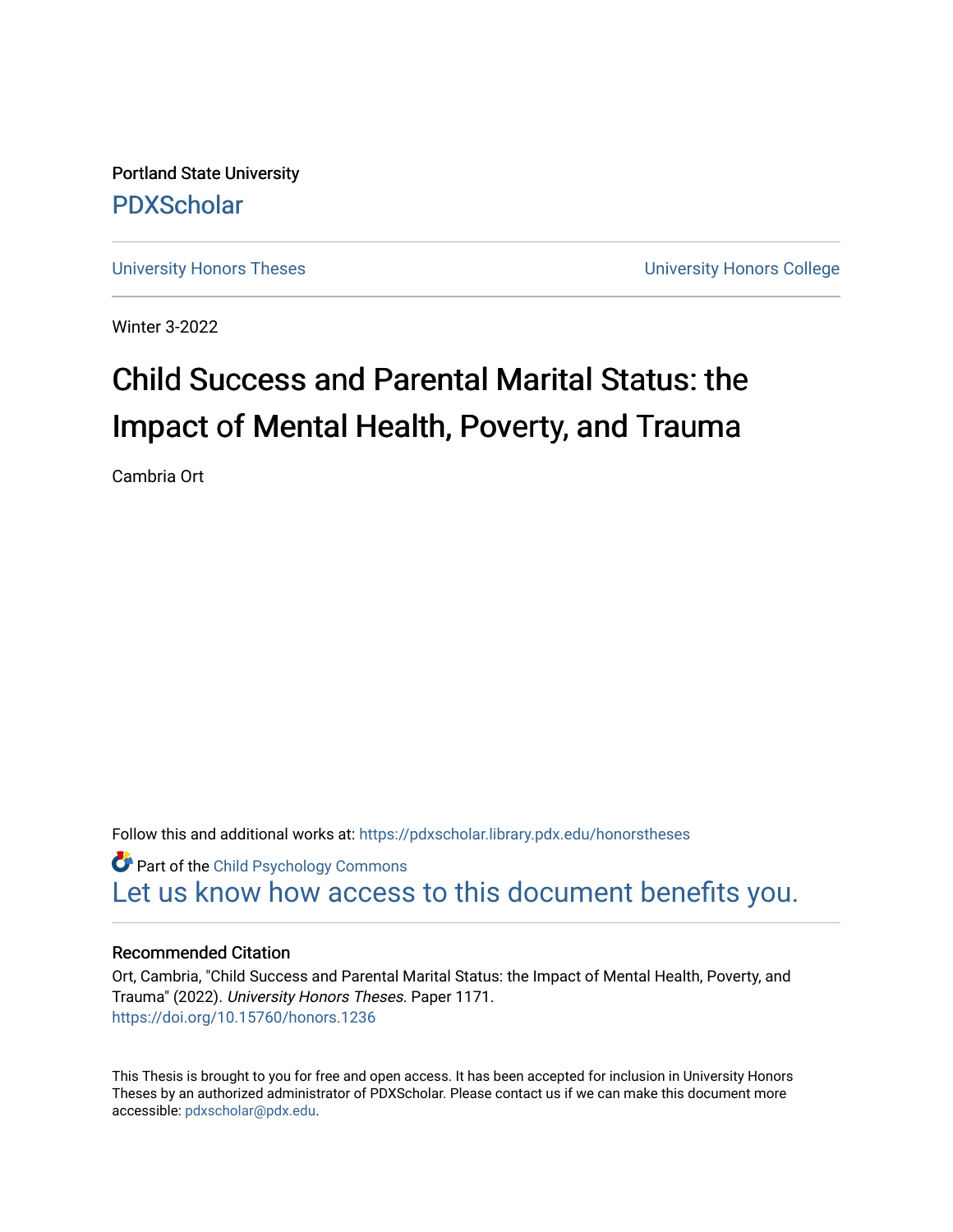Child Success and Parental Marital Status: the Impact of Mental Health, Poverty, and Trauma.

By

Cambria Ort

An undergraduate honors thesis submitted in partial fulfillment of the

requirements for the degree of

Bachelor of Science

in

University Honors

Psychology

Thesis Advisor

Melissa Thompson, Ph.D.

Portland State University

2022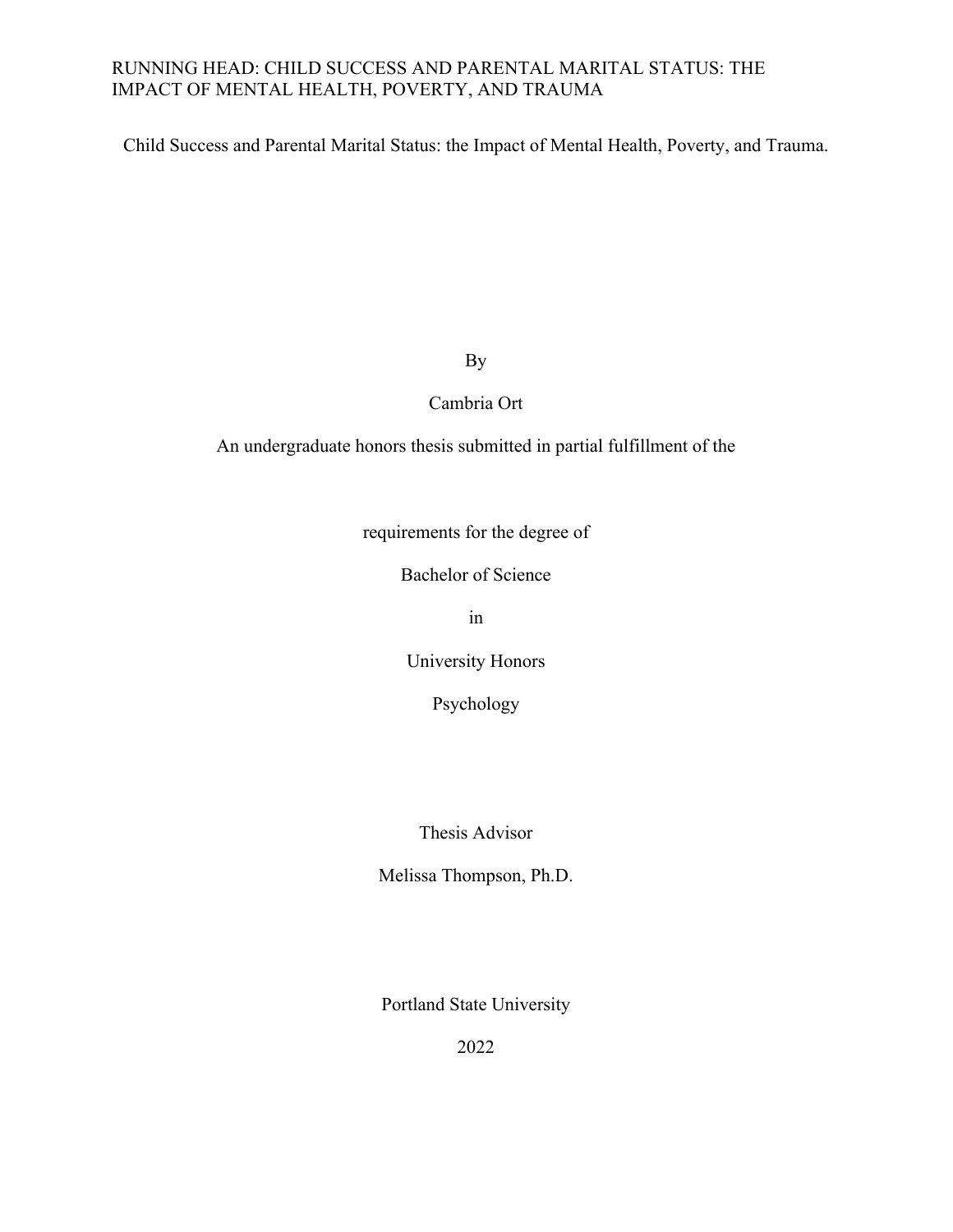### **Abstract**

Children are brought into this world under many different circumstances and to many different families. Some are planned, some are not; all come from families with a range of income, relationship status, and experiences. Throughout a child's life, there can be many changes in the family unit that impact the ways parents are available to care for their children. This includes divorce/separation, incarceration, co-parenting, married life, etc., relationship statuses may change over time. Different life stressors impact the financial wellbeing of a family and parents' ability to spend time with their children. This study used secondary data analysis of the Fragile Families and Child Wellbeing Study to study the impacts of parent engagement on child behavior, specifically suspension/expulsion. What was found throughout the study is single parents are more at risk for poverty and the family is more at risk for depressive symptoms and behavioral problems. Children whose fathers were not helping them with school assignments often were more likely to be suspended or expelled. Fathers who are married are more likely to have a higher income. Mothers making over \$20,000 were less likely to often miss their child's event.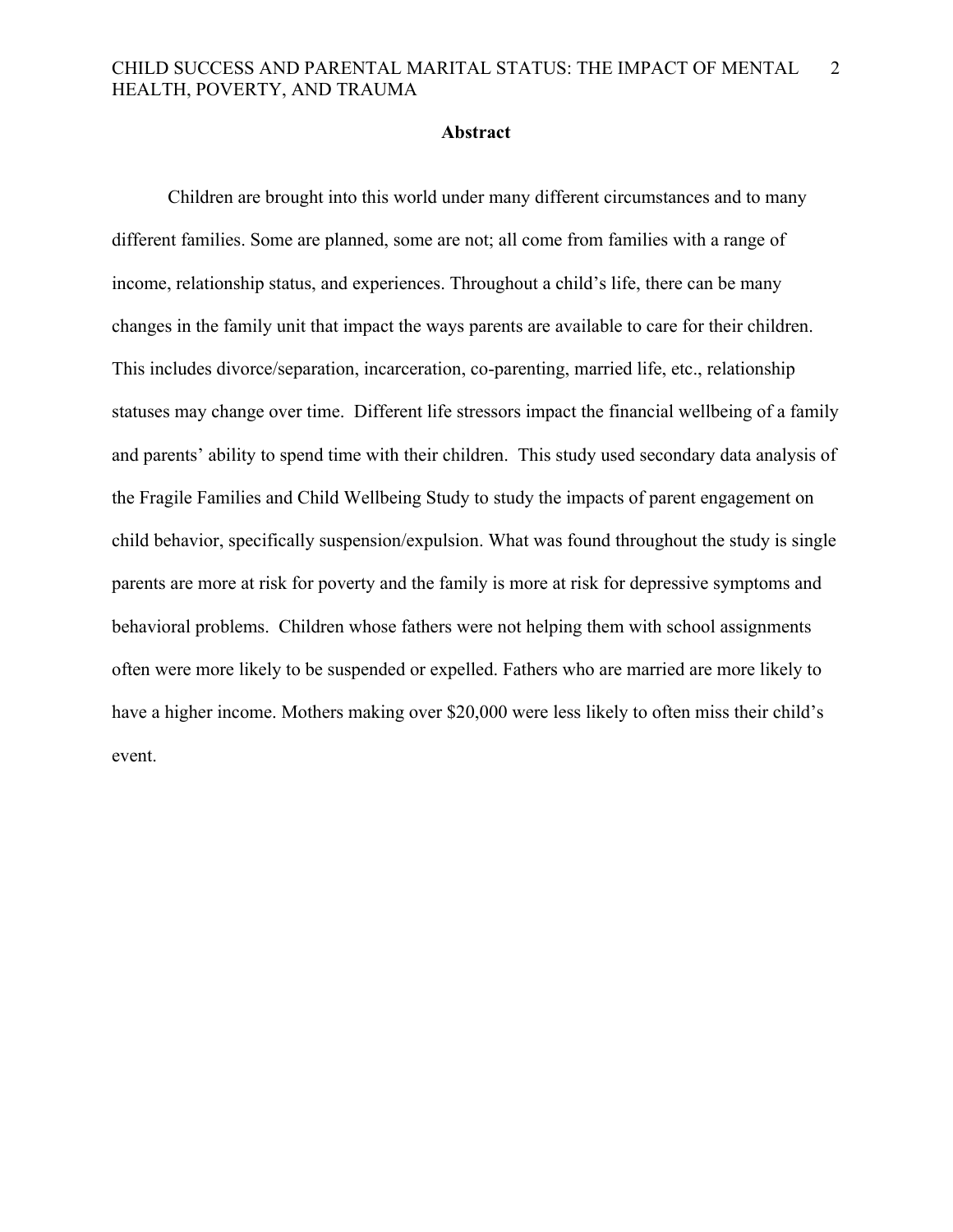### **Introduction:**

Divorce and separation of two people is a topic many do not care to talk about, yet has only become more common throughout the last 20 years. (Census Bureau, 2021) The US Census Bureau reports among ever-married adults 20 years and over 34% of women and 33% of men have been divorced (Census Bureau, 2021). Women who have divorced within the last year are 10% more likely to be in poverty compared to their male counterparts(Census Bureau, 2021). Once couples (married or not) begin to invest their lives more in commitments such as a mortgage, children, individual jobs/goals, many relationships take on a whole new dynamic. That of a loan parent fighting to ensure survival. Other factors such as death and incarceration can influence the absence of a parent, having similar effects as divorce. Separation presents new responsibilities for the primary caregiver of children, and new roles must be taken on to keep providing a comfortable life for the family.

When parents ultimately decide to separate there may be little support financially and psychologically. Without the built-in support system of a two-person household, after a separation or divorce, one parent may find themselves taking on most or all of the responsibilities they had previously shared with their partner. Although this is not always the case and parents may choose to stay close to one another for children, the separation can still influence the amount of engagement one particular parent has in a child's social and school life. When one parent assumes the sole responsibility for their children, they also become the sole caretaker of emotional, social, physical, and financial wellbeing

According to the Oregon Department of Justice, child support is intended to meet the needs of most families. Unfortunately, there are many situations in which the guideline amount is inappropriate, and one caregiver must advocate for a more equitable financial distribution However, there are families for whom the support amount, even renegotiated, is not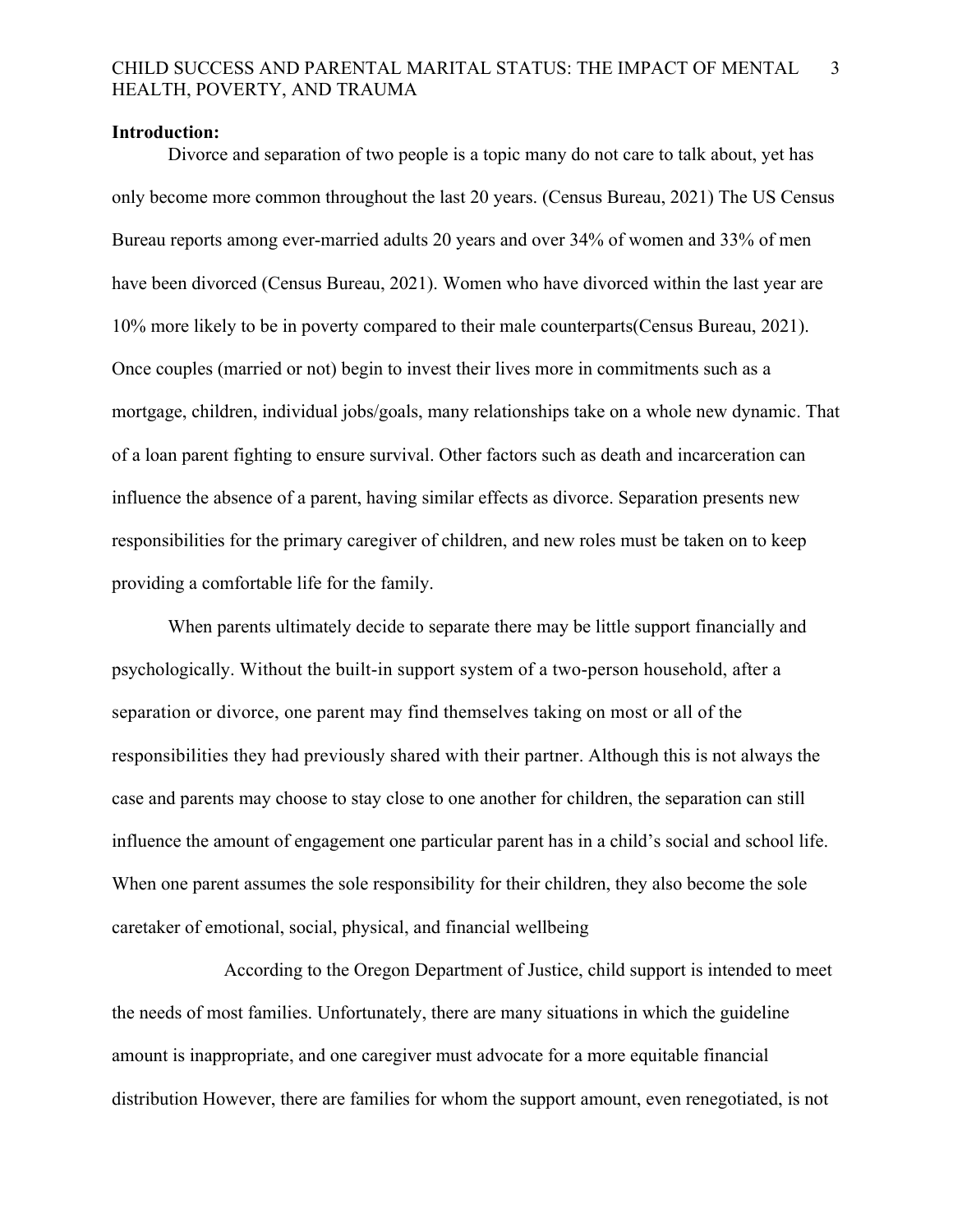sufficient for true equitable support and they rely on mutual agreements between parents when talking about their unique family finances (Oregon DOJ, 2021) According to US Census data, child support only makes up about 5-12% of family income; however, not receiving child support was often a major factor to a family entering poverty (Census Bureau, 2021). Financial support is one influence that can put immense stress on the family; thus influencing the progression of daily lives in the family, allowing for or hindering the sole parent's ability to engage with their children.

When one parent is forced to pick up the slack of a partner who is no longer in the home, it often leads to less engagement in their child's life by both parents. This includes their child's social life, their emotional wellbeing, and most notably their school life and educational career. Parents must engage themselves in many directions to compensate for their new situations. This can lead to the sole parent's mental health often struggling and the children feeling the consequences as well (Størksen et.al., 2005). A longitudinal study found women with divorced parents have elevated levels of depression, and both genders face an increased risk of premarital parenting and divorce (Størksen et.al.,2005). Further sole caregivers are more at risk for mood disorders and lower self-esteem (Størksen et.al.,2005) Emotions play a key role to increasing creativity, problem-solving, and self-efficacy (Cobo et.al., 2020). Depending on a family's resources, often financial or familial, there is still the capability to impact a child's ability to succeed to their fullest potential, even when a parent is faced with the burdens of raising a child alone.

This study uses secondary national data from the Fragile Families and Child Wellbeing Study (FFCWS), a longitudinal study initiated in 1998-2000, exploring the outcomes of low-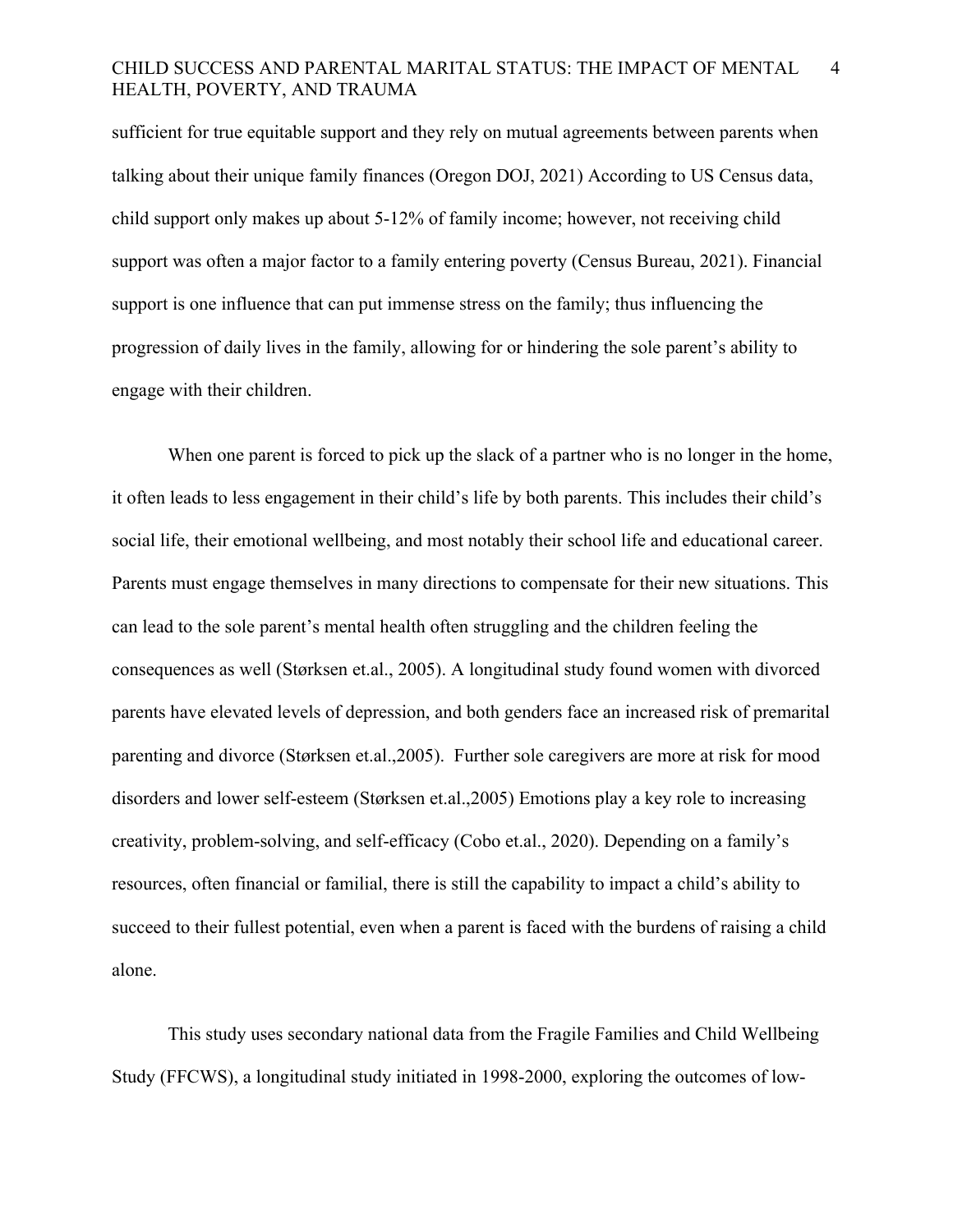income parents and their children given different life experiences (Lee & Joo, 2020). This study seeks to identify statistically which factors of life impact the child most if parents decide to separate, but all family types will be included in this study to compare different parent relationships. This data is still relevant today because many patterns and similar topics still stand true today in terms of life/family/child-raising and this has been the most comprehensive data available. My research questions are:

*Is parent engagement in a child's school life impacted by marital status and income? Do children with two engaged parents show fewer behavioral temperaments and perform better in school?*

### **Literature Review:**

## **Single-parenthood and health conditions among children receiving public assistance.**

Children's physical health can impact the development of adaptive behaviors and learning capacities, both of which are influenced by the life circumstances a child grows up in. Furthermore, a child's wellbeing and health can impact their future economic productivity and mental health (Nishioka, et.al., 2021). As the percentage of single-parent households rises, single parenthood is becoming a risk factor for development of poor health conditions (Nishioka, et.al., 2021). Children are vulnerable to the conditions of their primary caretaker; such as overall lower-income, resulting in food insecurity, and psychological burdens due to the lack of support. Although there are services to provide food support and physical necessities there is still a lack of accessible support for the psychological and social needs of single caregivers. Raising children is difficult enough when a parent is coupled; when one parent is no longer receiving psychological and social support from a partner, the burden of providing those supports often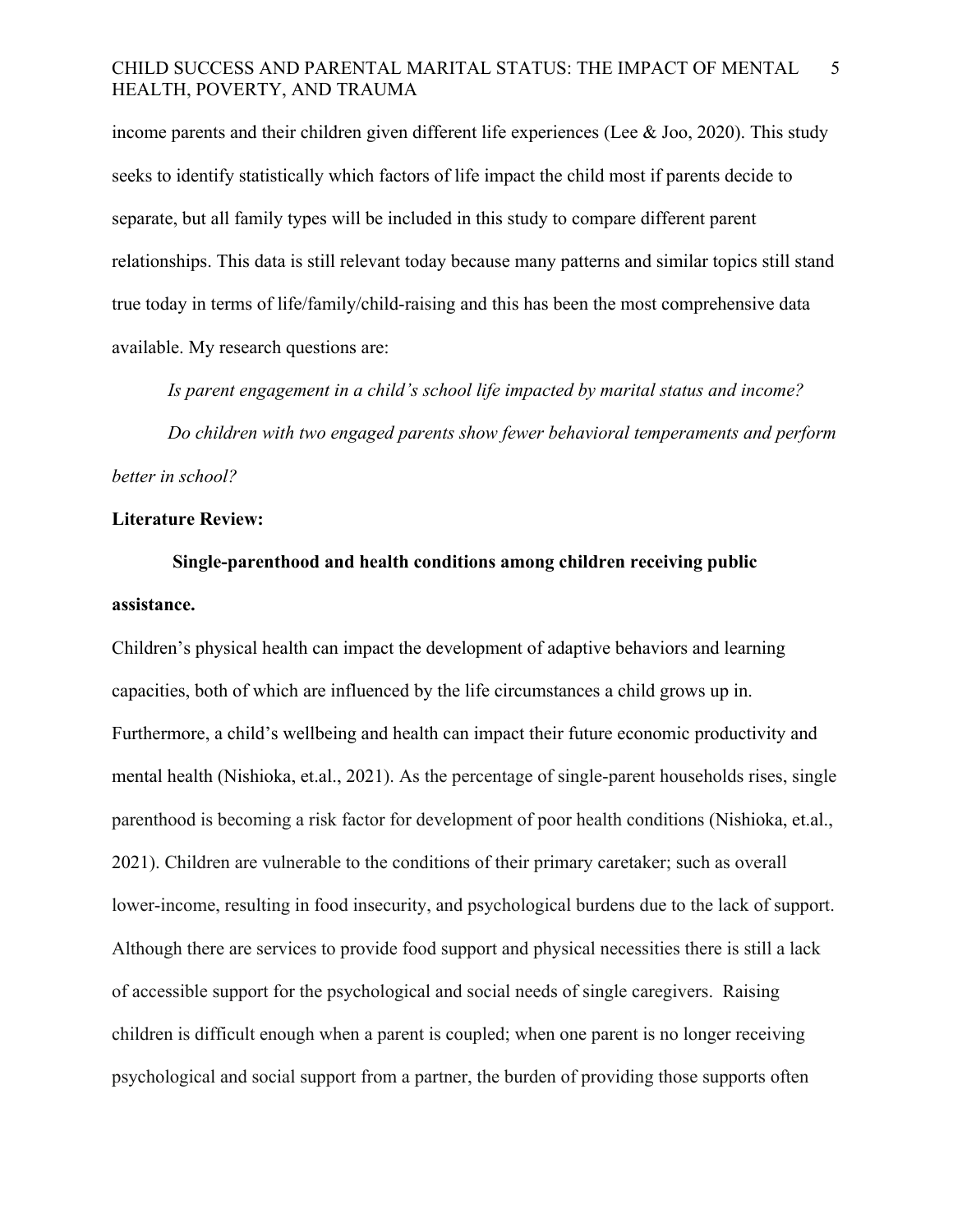falls to the child. A primary caregiver may vent to or argue more with their children due to a psychological stress build-up and lack of available adults. Instead of engaging in positive ways with children, the impacts of single parenthood can cause high levels of stress and no safe outlet to express emotional needs. This issue is not unique to the US, Nishioka conducted a study of single parenthood in Japan as it relates to health conditions among children receiving public assistance. Their findings will continue to shed light on the immense burden that is singleparenthood(Nishioka, et.al., 2021).

The impact of poverty and increased psychological stress may include a higher risk for harmful stress-relieving behaviors such as smoking, drinking, etc. (Nishioka, et.al., 2021). Poverty rates of single-parent households are near 50%. Parents may use what is left of their income to continue their stress-relieving, possibly addictive, behaviors (Nishioka, et.al., 2021). Although disengagement can be seen in the form of risky behaviors such as smoking and drinking, stress can show itself in the form of depression or lashing out at children more than usual even if a parent is not under the influence of substances. For children in single-parent families, there are higher rates of chronic health conditions such as dental diseases, asthma, dermatitis, etc. (Nishioka, et.al., 2021). Many stressors in families' lives are a result of financial insecurity, lack of time, and lack of engagement with general issues (homework, socialemotional wellbeing, future planning, etc.).

### **Parental Incarceration and Child Trauma Symptoms in Single Caregiver Homes.**

There are many reasons a parent may not be engaged in a child's life, resulting in a single-parent household; not only divorce but incarceration, death, unknown paternity, etc. In recent years incarcerations have spiked, often targeting under-resourced and minority communities (Robinson, 2017). There is much research on incarceration discussing the targeting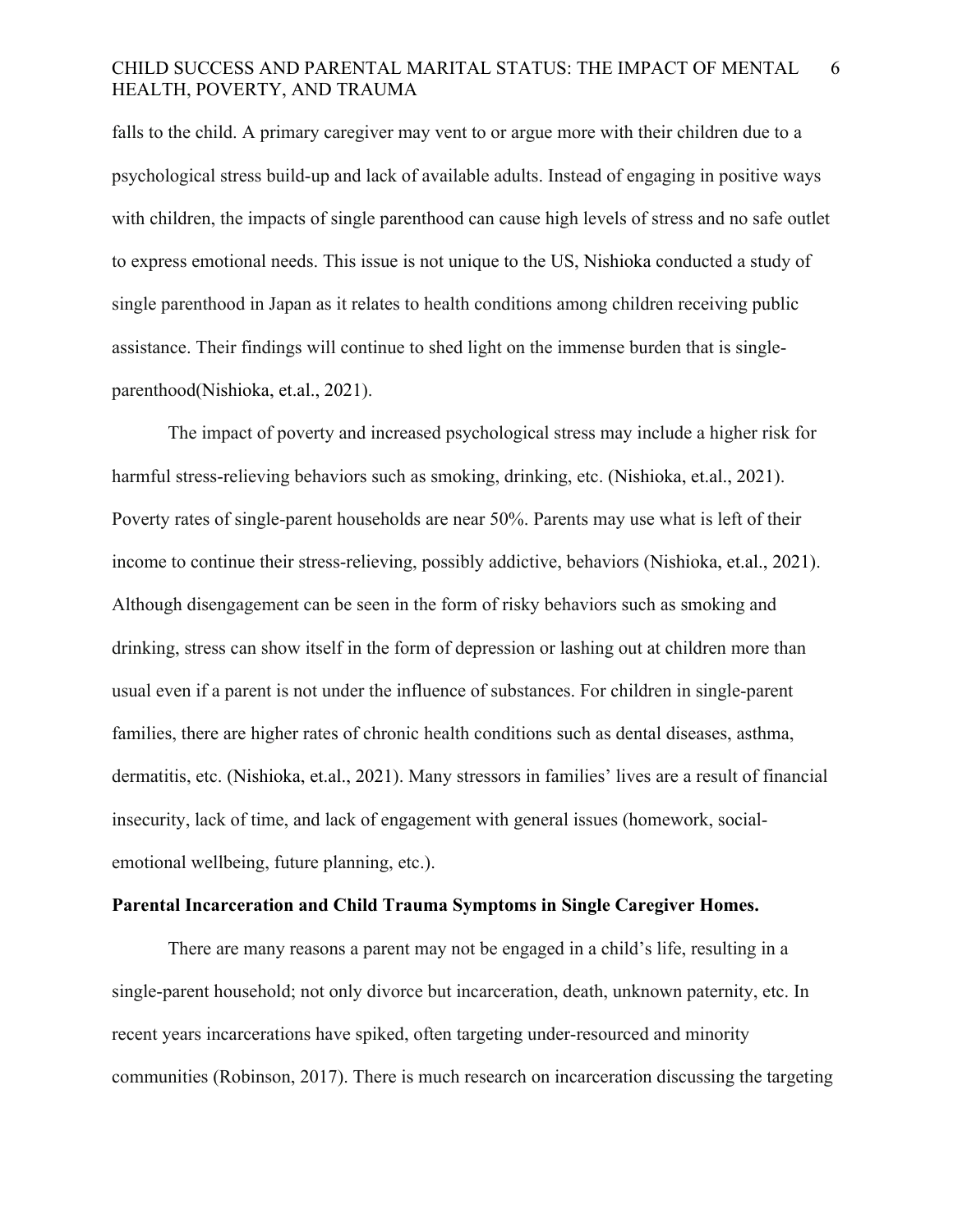of Black and Brown bodies and their surrounding communities. One example is the phenomenon of 'million-dollar blocks' which describes the amount it costs to incarcerate residents of a single block. Studies show how these million-dollar blocks are often in inner-city blocks with high crime and large populations of Black people (NAACP.org, 1956) A study on parental incarceration looked to understand the effect of incarceration, as well as other factors associated with single parenthood, as incarceration often leads to an involuntary single-parent household (Glaze and Maruschak, 2008). They found that having a parent that is incarcerated can be traumatic in its own manner, and cumulatively, effects of trauma show in the form of social, behavioral, and health outcomes. Nationally, 52 % of state inmates and 63 % of federal inmates are parents with an estimated 1,706,600 minor children, accounting for 2.3 % of the US population under age 18 (Glaze and Maruschak, 2008). The issue of childhood trauma is critical due to the sheer number of children impacted by parental incarceration Looking at the intersectionality of incarceration and divorce is beneficial when identifying causality of cases with a lack of financial and physical support in a separated couple. Often the outside parent or family tries to provide for the incarcerated parent so that they can have goods (commissary) while incarcerated and hopefully continue to say engaged in family life.

### **Intersectionality of Gender, Race, and Poverty on single-parent families experience.**

When focusing specifically on mothers in single parenthood, the gender pay gap is one of the most important things to understand. In the United States, women are lucky to have so many rights in this modern-day, but there are many stigmas and historical inequalities that have continued to impact women's lives today. Intersectionality identifies multiple factors of overlapping social identities and how they may be oppressive or empowering (Crenshaw, 2017). The term has been coined by Kimberlé Crenshaw to explain the way gender, class, race, and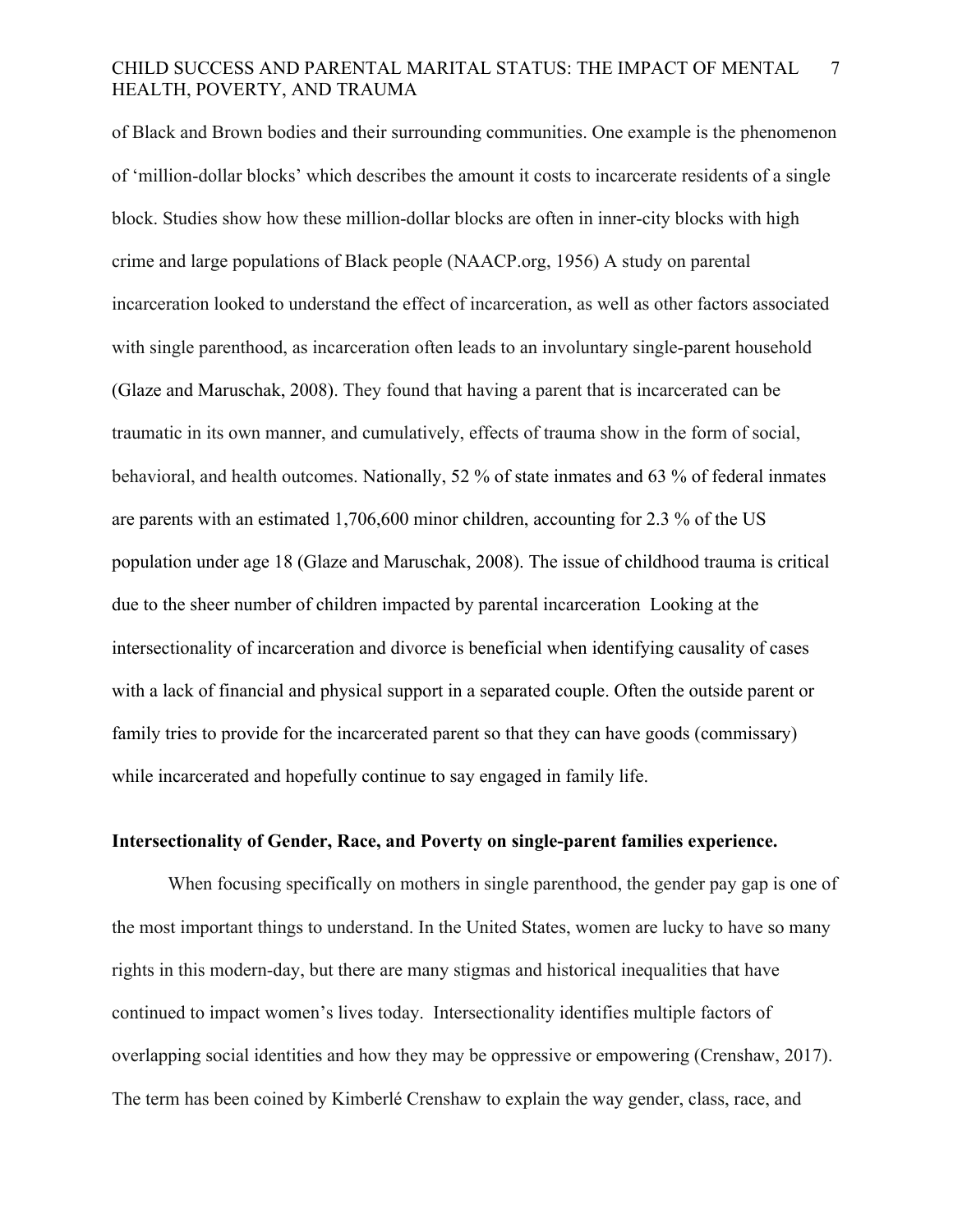other characteristics intersect. One must look at the intersectionality of race and gender, and sexuality to understand how Black women are offered fewer jobs and wages compared to White women and other women of color; and how many women are offered lower wages than White men. Women work harder for the same positions as men and still often will be paid less (Provencher and Carlton, 2018). The US Census Bureau reports while the wage gap is narrowing a woman still on average makes 82 cents for every dollar a man makes (Laughlin and Wisniewski, 2021). Lone mothers are 13% more likely to live in poverty (Provencher and Carlton, 2018). About 7.6 million children live with their mother only (21% of US Children) and 3.3 million live with their father (4.5% of US Children) (US Census Bureau). For many single mothers, especially with young children, the small financial benefits from employment are outweighed by the costs of maintaining a job while raising one or more children (Provencher and Carlton, 2018). Thus, raising the risk factor for the mother and family unit to suffer from poverty and other adversities poverty includes. It is important to note the influences of generational poverty as well and how that can add struggles and limit resources available to families.

### **How children are impacted by a single primary caregiver.**

As a single parent, one must often choose to spend time with their child or compromise to work as hard as they can to financially provide for their children. When parents are forced to make such sacrifices, it alludes to the inadequacy of current social structures support for single caregiver families. People use words like 'be strong', but the emotional and physical toll single parenthood has on the entire family unit is not recognized in modern culture. The working culture expects an individual to work 34-41 hours a week; however, if one is still not financially stable then the individual is to blame not the system. Often single mothers must choose to work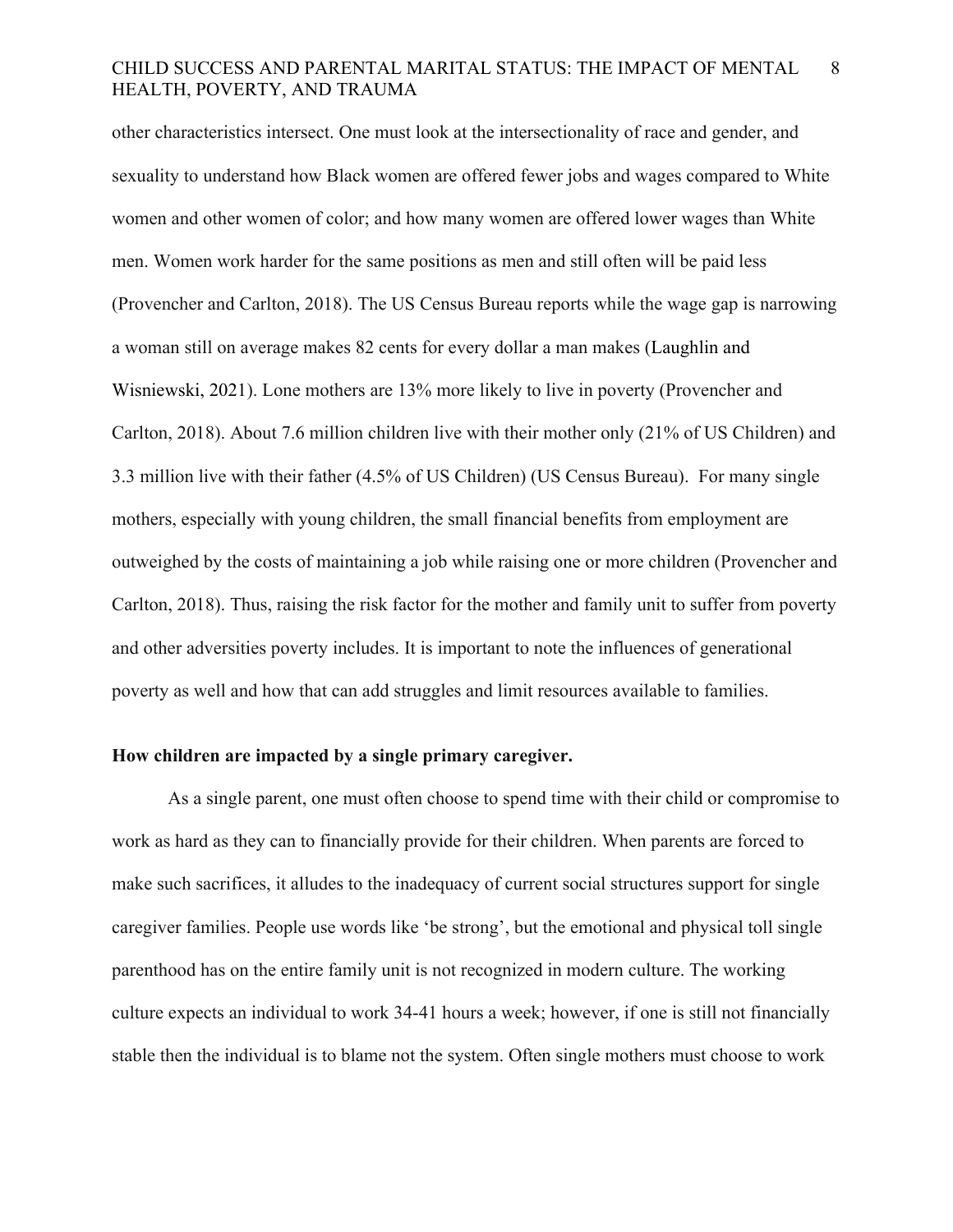part-time to care for their family or compromise time engaging with their children to meet the financial and physical needs of their family (Oosterman et. al., 2018).

Schools often look to parents to fix a child's behavior deemed "unacceptable for school," and use exclusionary discipline to punish children. As a single parent, the burden to meaningfully work at a child's behavior becomes a lot harder. A parent must not only have the time and financial resources to take extra time out of their day with one child (or hire someone that can), but also must compromise engagement with potential other children. Often a sole caregiver is left without meaningful support. This support may look like another live-in parent or another income to meet childcare needs and engage with every child meaningfully. Sometimes families can rely on other family members for childcare or emergency financial assistance, but it still is the responsibility of the primary caregiver to coordinate that support or find the means to care for the child(ren). The financial burden of childcare is one many parents are aware of and financial status can impact the quality of care a child receives. So, while a family member may be amazing at taking care of a child's physical needs, there is not the same experience/privilege as having early childhood educators working with a child and family daily and being able to choose the childcare facility of choice.

This statistical study will explain the impacts of a single caregiver household, whose children are often at risk of depressive symptomatology, parenting stress, caregiver relationship quality, and nonparental care (Arditti &Salva, 2013). This is not said with the intent to shame single parents, rather showing the effects of being a single parent and the stress of being a sole primary caregiver raising an entire family while also being their sole provider and emotional support system.

Some research hypotheses for this study are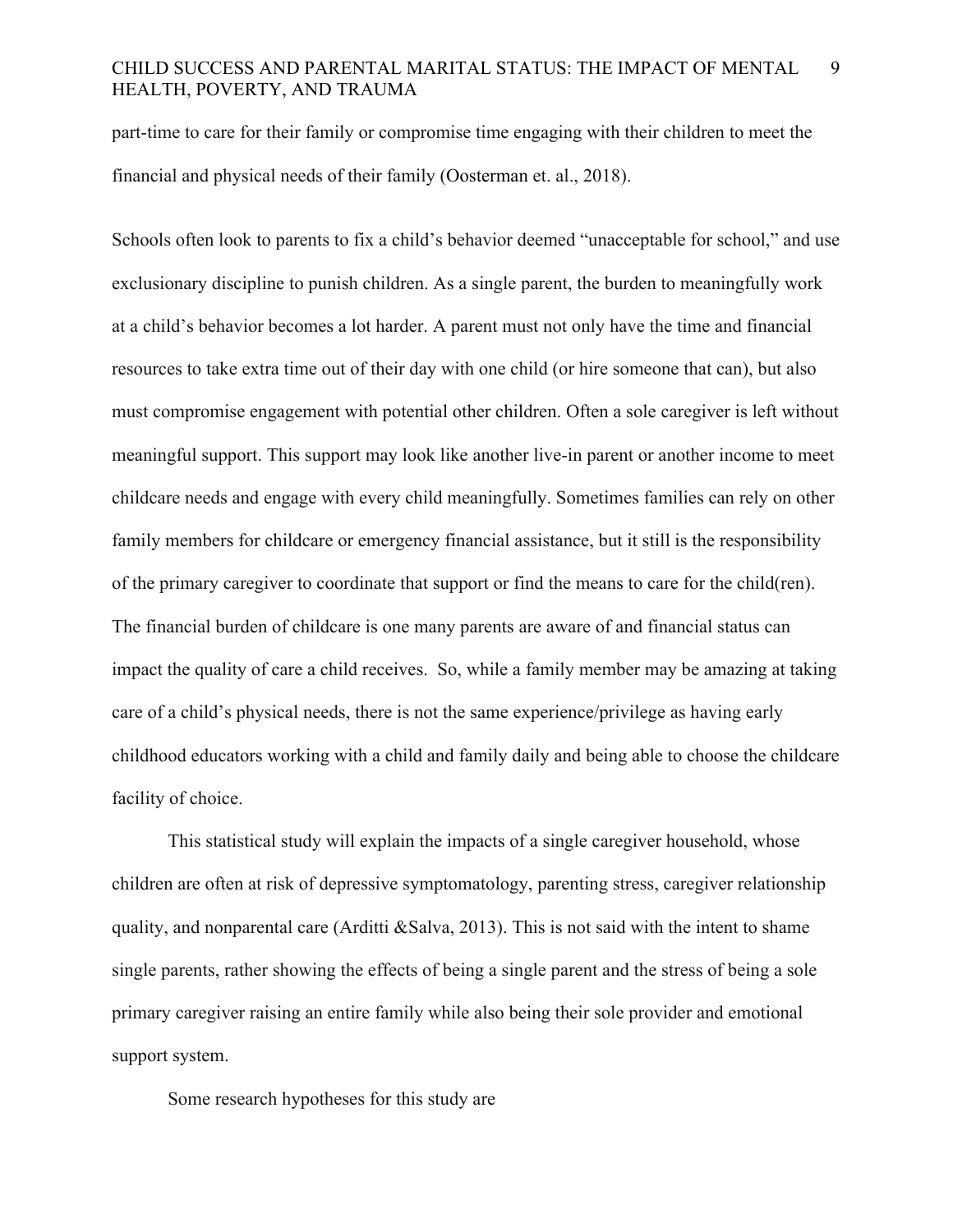*When one parent is left as a sole provider there is an impact on the amount of time they can invest into their child.*

*The amount of time a parent spends engaged with their child impact child behavior.*

### **Methods:**

This thesis serves as an analysis of parenthood and divorce, focusing on how the addition of a second parent help impacts the future and wellbeing of the family unit and child school success progression. This study uses biological and heterosexual couples; however, this is not representative of all families and couples. Understanding the impact a second parent's help has on the other parent and the children will give light to the importance of co-parenting and the disadvantages that single parents are weighed down by when the quality of their parenting decreases due to a new, more complex life dynamic.

In this study, there will be a focus on psychological and physical wellbeing as it pertains to school self-efficacy. Psychological wellbeing includes resiliency, optimism, stress level regulation, depressive systems, and perceived support. Physical wellbeing concerns itself with the economical side to wellbeing; does a family have enough resources to continue providing a fulfilling life for the family unit? Finally, how a child's family unit wellbeing impacts their school success and school self-efficacy. Self-efficacy is defined as an individual's belief in their ability to achieve the desired action. Self-efficacy in all its forms (social efficacy, academic efficacy, etc.) derives from four main sources: mastery experiences, social modeling, social persuasion, and choice process. Higher levels of efficacy have been proven predictors of performance, job satisfaction, wellbeing, stress, and anxiety (Finch, et.al., 2020).

When a single parent becomes the sole emotional, financial and physical provider, it begins to impact the parent and family dynamic that would have existed if both parents were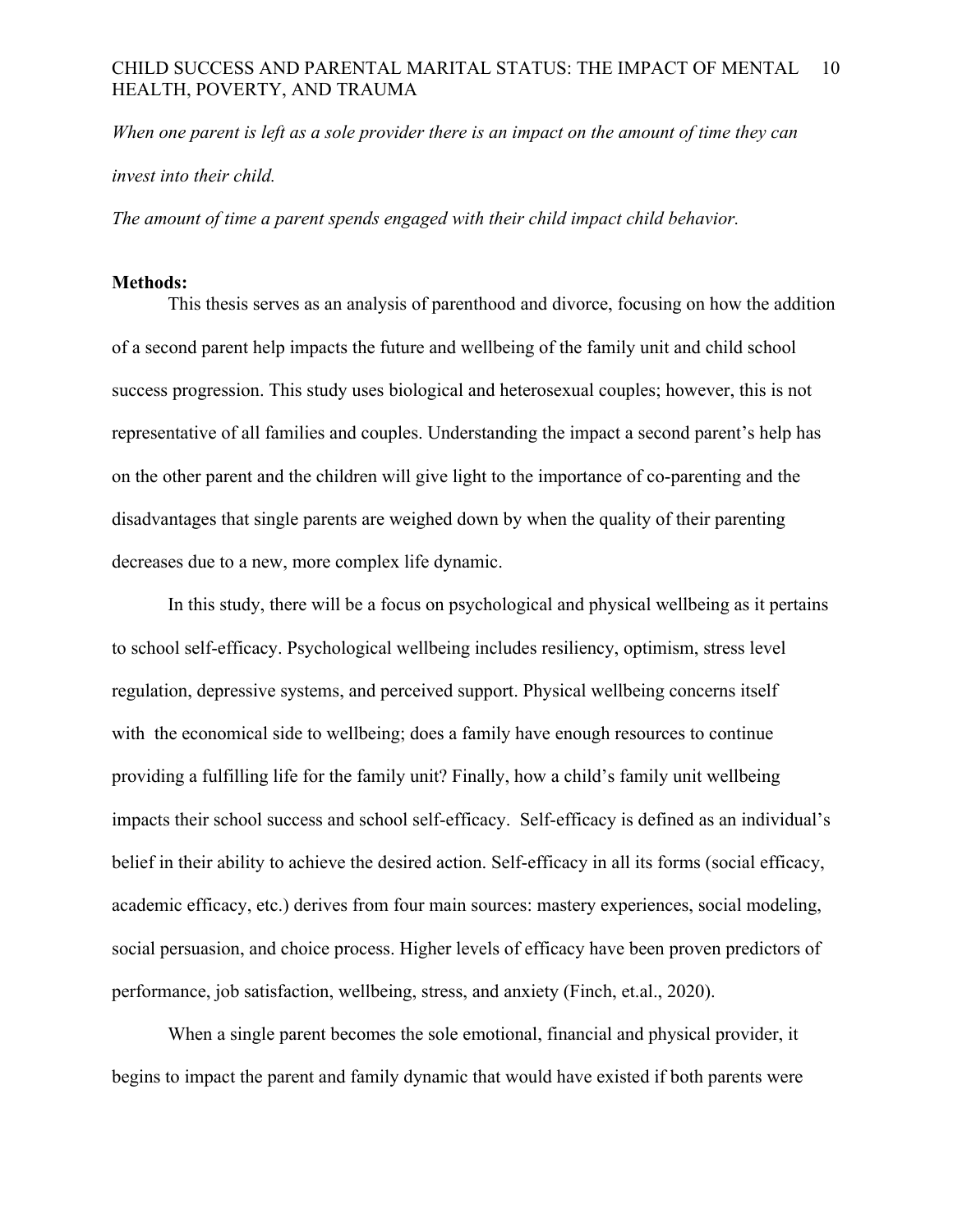providing, collaborating, and actively working with their shared children to be engaged meaningfully in their lives. Typically, with a married couple, there are two adults' incomes and childcare abilities, allowing parents to balance each other out. When one parent is left on their own to pick up the slack, often there are places where the parent has to surrender in their lives; this may show up in the form of missing events, not being involved in their child's schooling, or child's emerging behavioral difficulties.

This study uses secondary nationally representative data from the Fragile Families and Child Wellbeing Study (FFCWS). FFCWS is a longitudinal study initiated in 1998-2000 exploring the outcomes of parents and their children that are under-resourced. Recruitment took place in 20 cities with a population 200,000 or more. After recruitment, there were mothers surveyed  $(N=4,898)$  and fathers surveyed  $(N=3,830)$ . Interviews began shortly after the mother gave birth in hospitals. Data is collected at birth,  $1 \frac{y}{0}$ ,  $3 \frac{y}{0}$ ,  $5 \frac{y}{0}$ ,  $9 \frac{y}{0}$ , and  $15 \frac{y}{0}$ , addressing different questions and interviewing multiple people in the family's life to have a modified view of each family's functioning and change in functioning over time. The study in its initial stage, attempted to address the questions: 1) What are the conditions and capabilities of unmarried parents, especially fathers? 2) What is the nature of the relationships between unmarried parents? 3) How do children born into these families fare 4) How do policies and environmental conditions affect families and children? Research reported in this publication was supported by the Eunice Kennedy Shriver National Institute of Child Health and Human Development (NICHD) of the National Institutes of Health under award numbers R01HD036916, R01HD039135, and R01HD040421, as well as a consortium of private foundations. The content is solely the responsibility of the authors and does not necessarily represent the official views of the National Institutes of Health.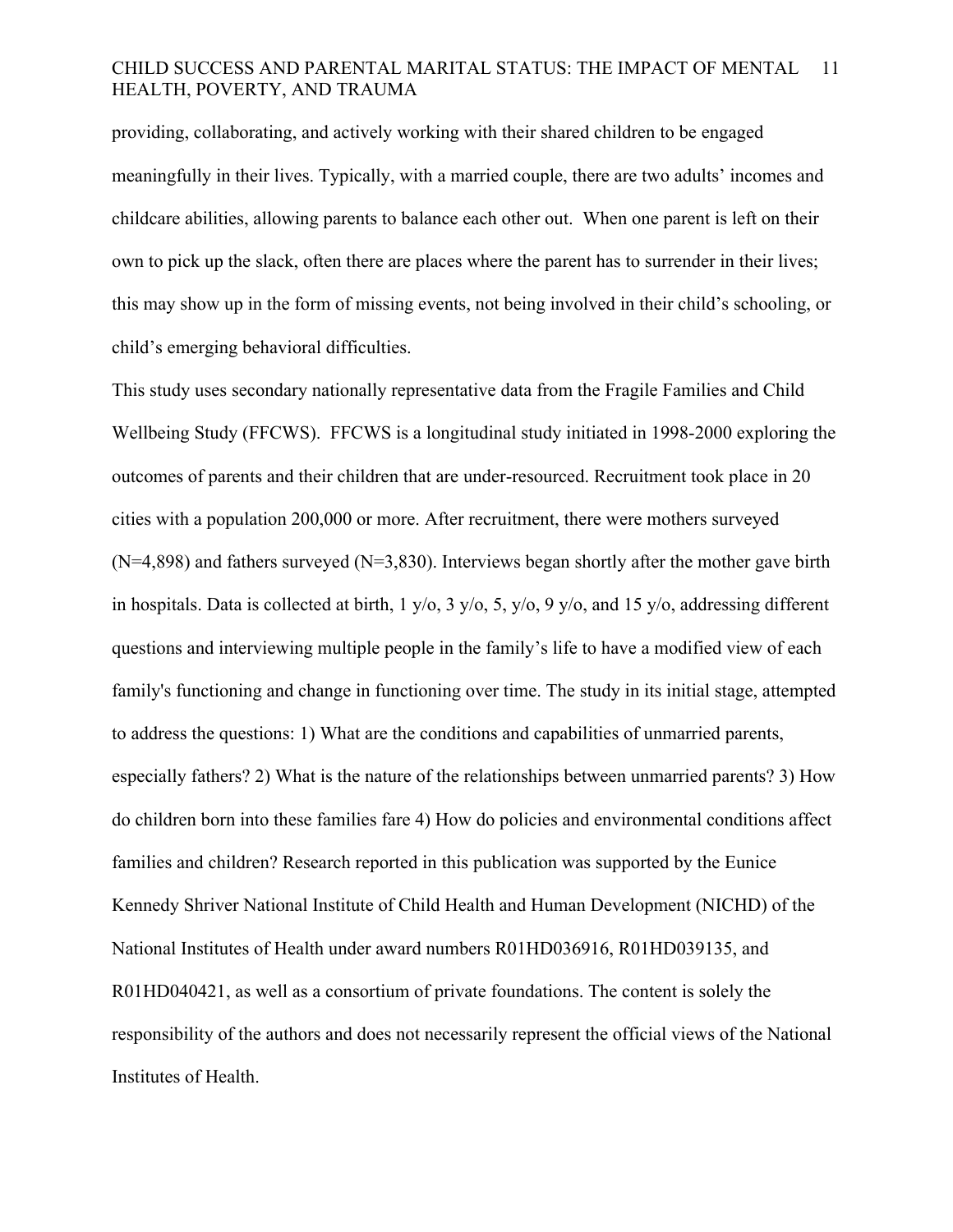Through secondary data analysis, independent variables related to the absence of a second parent and disengagement of the sole provider were chosen. Variables such as *the primary caregiver having no relationship with the other parent, a child that has not had their father's help with school assignments*, and *primary caregiver has missed an event recently*; are examined to understand its effects on child school self-efficacy and overall progression through school and plans beyond High School. These questions will identify with statistical significance the impacts compounded stressors and single parenthood has on the parent and child's life. To provide evidence to answer my research question, logistic regression and crosstabulations are conducted. Crosstabs and logistic regression are used based on the levels of measurement of the variables. Bivariate analysis of nominal and ordinal variables requires crosstabulation to understand how they relate to each other. Logistic regression is used for multivariate analysis of variables answered (1=yes) and (0=no) which is the requirement for logistic regression. The purpose of multivariate analyses is to isolate the effect of the independent variable (predictor) on the dependent (outcome) variable. This will allow talking about the unique effects of each independent variable on the outcome of interest.

### **Results**

Descriptive statistics help give an overview of the population that is included in the study and different variables that are analyzed throughout. Table 1 shows the Dependent variables in this study are Primary Caregiver (PCG) missing an activity or event important to the child, Biological father helped with school assignments in the past month, Description of relationship with the other biological parent, and ever been suspended or expelled in the last two years. PCG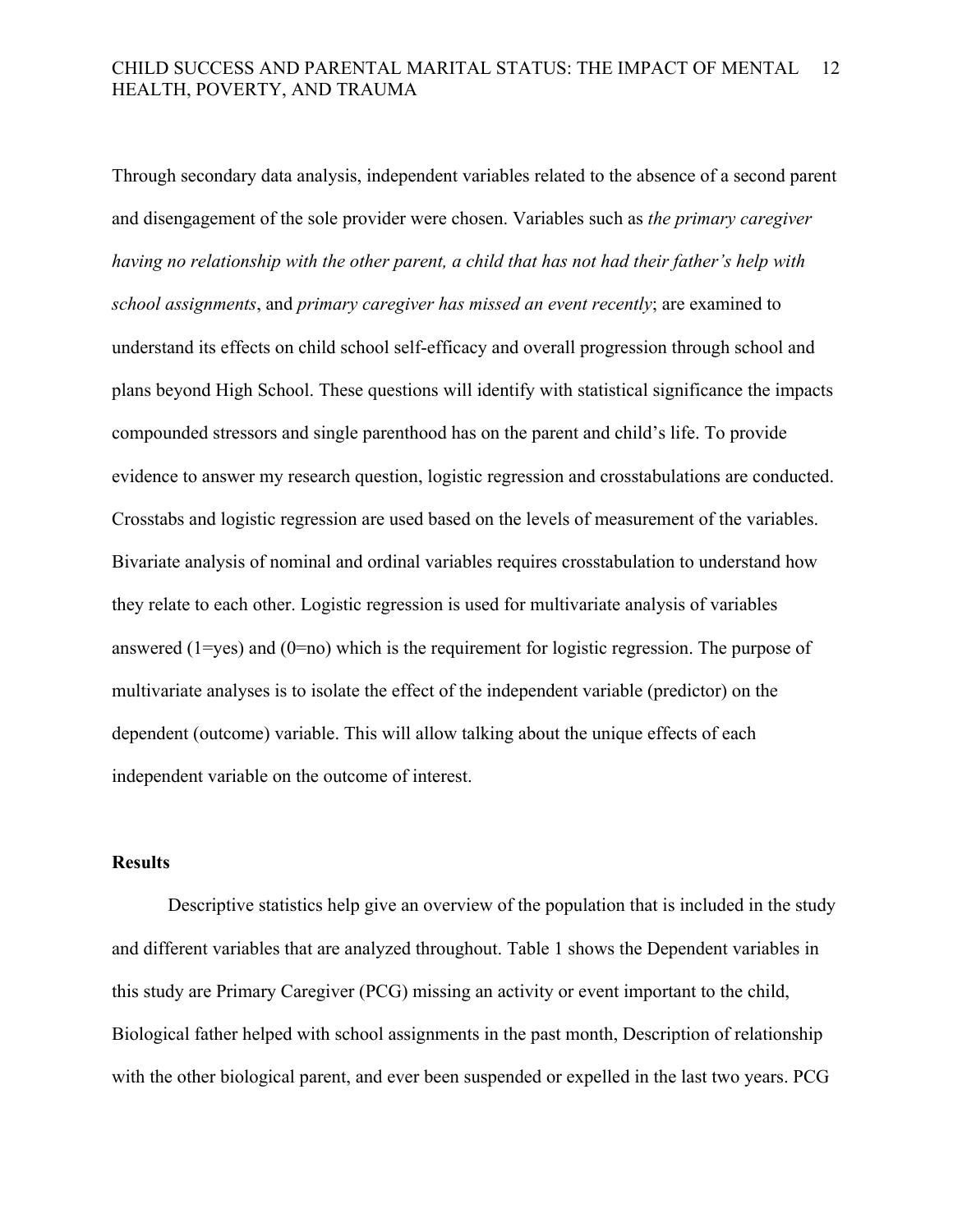missed an event hopes to understand if parents can have a flexible job to attend child's events, 58% of PCGs never missed an event, 30.3% sometimes missed an event and 11.4% often missed an event important to the child. Biological father helping with school assignments can infer the father's proximity to the child, is he around often and helping out around the house. 42% of fathers never help with school assignments while another 37.5% only sometimes do. Description of relationship with the other biological parent, is trying to get an understanding of the different family dynamics in the study. 33.2% of the study is married and about 26.8% have no relationship to the other biological parent, and the rest are either divorced, cohabitating, or friends(41%). Ever been suspended or expelled in the last two years looks at behavior in school resulting in exclusion. About 24% of the children in the sample had been suspended or expelled.

Independent variables include mother and father income and to control for race, mother and father race. For the population of mothers studied about 53% earned less than 10k in the last 12 months and only 25% make over 20k. This shows that many of the mothers in this study are either living in poverty or relying on another income. For the group of fathers in this study, about 41% make between 20k-49999 and about 27% make under 20k. This shows fathers on average make more than mothers. Looking at races included in this study, most participants of both genders are Black or White. Mothers have 30.8% White and 49.7% Black this is almost identical for fathers' race as well. Other categories were Asian about 3%, American Indian about 4%, and Other about 13%.

To test the research hypotheses, a series of crosstabulations and logistic regressions were conducted to determine statistically significant relationships. Comparing parent characteristics and life circumstances displays how an individual's life stressors can impact engagement in a child's school and social life. The data shows the connection between family characteristics and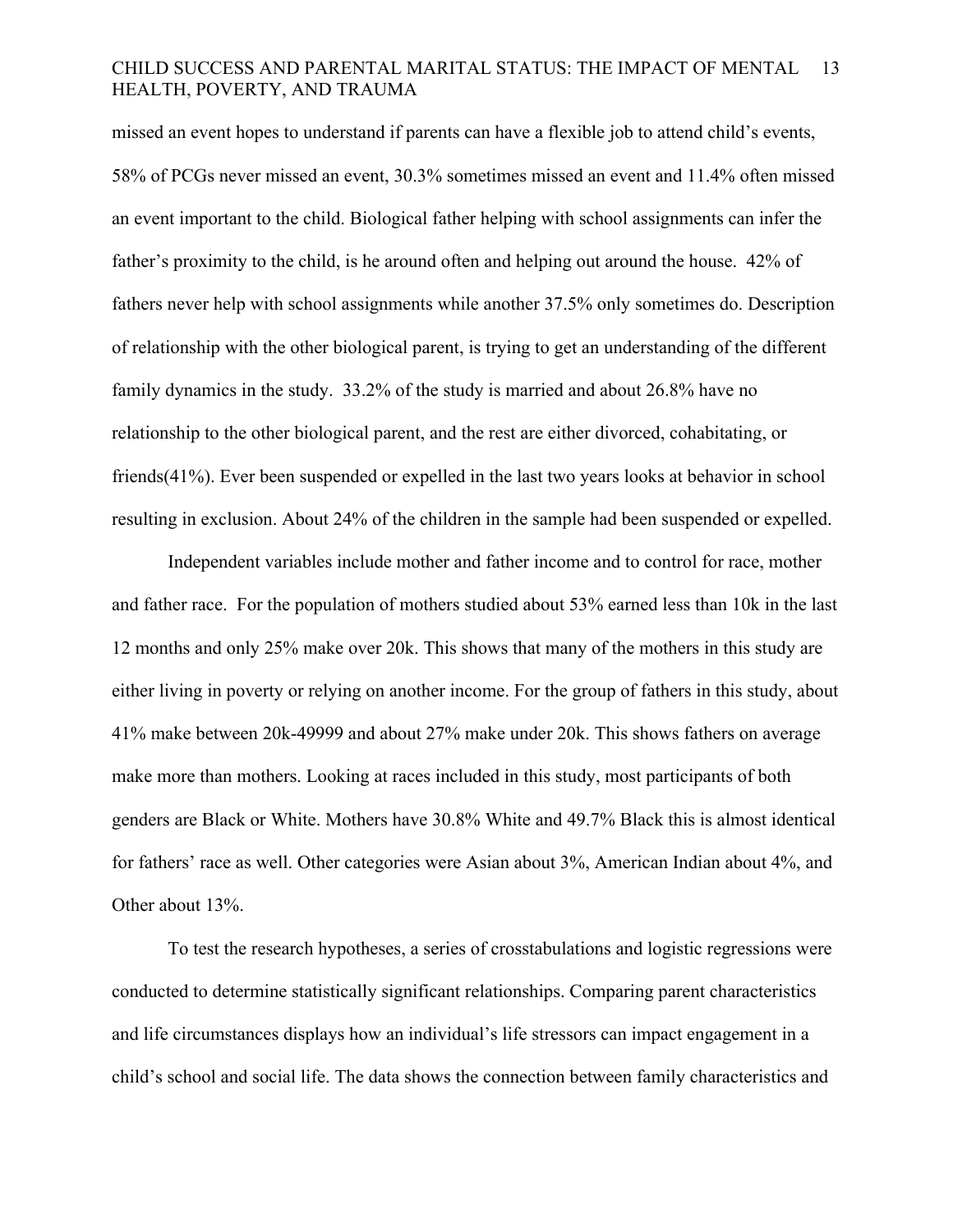child school self-efficacy and progression. A side effect of low parent engagement often leads to children with ambiguous goals and low guidance on how to take the next steps in life past mandatory high school.

The crosstabulations with Chi-square test are used to examine the association between variables through bivariate analysis. Results (see Table 2) show a significant association between mother yearly income and Primary Caregiver (PCG) missing an important event in child's life  $(x^2=20.03, df=4, p=<.001)$ , it shows that mothers who make over \$20k are about half as likely to *often* miss events important to the child (6.7%) compared to those making lesser amounts of money (12.8% for those making \$10k-19999 and 13.6% for those making less than 10k).

The next crosstabulation is presented in Table 3, representing the relationship between the biological father helping with school assignments in the past month and his household income  $(x^2=23.83, df=8, p=.002)$ . The total percent of fathers that never help with school assignments is 42.8%, and for the group of fathers whose yearly household income is less than \$5,000 the number is 53.4%. Almost 20% of all fathers *often* help with school assignments. Of fathers making less than \$5,000 up to \$9,999 a year (12.5% of fathers studied) only 14.8% of them helped with assignments often in the last month. Whereas of fathers who often help with school assignments 38.6% of those father are making 20k-49999 a year. These results suggest although fathers in general help with school assignments less often than mothers do, those fathers who have an income between or higher than 20k-49999 a year are more likely to sometimes or often help with school assignments.

Primary caregiver's relationship (often mother) with biological father is cross-tabulated with father household income and presented in Table 4 ( $x^2$ =300.248, df=16, p=.<.001). These results show statistical significance when a father's income goes up, the more likely he is to be married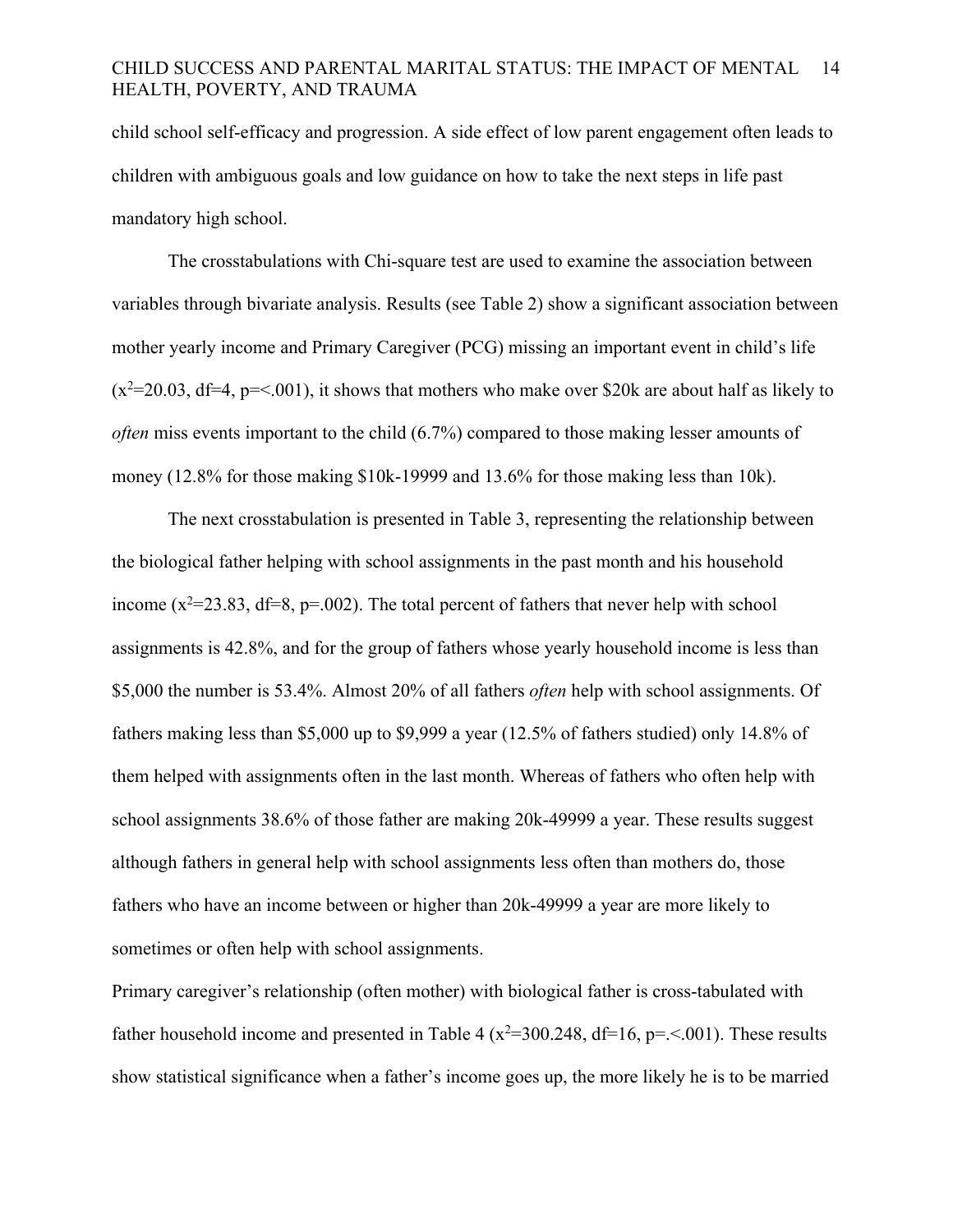to the other biological parent. Results show a total of 33.2% of Primary Caregivers are married to the other parent, 61.3% of married fathers make over \$75,000, and of fathers making less than 10,000 13.5% are married, suggesting that income and marital status impact one another.

Table 4 shows 30.4% of a total of 688 married fathers (33.2% of the sample) make 20,000-49,999 dollars and are married. Those making under \$19,999,(30.5% of the sample) 15.9% of that sample is married. Of fathers making 50-74999 49.1% are married. and 61.3% making >75k are married. Suggesting fathers are less likely to be low income if married and more likely to be married if they are making over 20k a year. Thus, concluding higher-income fathers are more likely to be married to the other biological parent than fathers who have lower incomes.

A crosstab of Child suspension within the last 2 years and biological father helping with school assignments is presented in Table 5 ( $x^2$ =10.9, df=2, p=.004). These results show a significant relationship, that as fathers help more with school assignments, their child is less likely to be suspended. Table 5 shows that of children that have been suspended in the last two years, only 18.6% of children whose fathers help often with school assignments have been suspended, whereas 26.6% of students whose fathers never help with school assignments and 23.2% whose fathers often help with school assignments have been suspended in the last 2 years. These results suggest that when fathers do not help with school assignments (engage in their child's school life) they are much more likely to face exclusionary disciplines such as suspension or expulsion. The impact of exclusionary is important to understand as it can impact child school self-efficacy and overall progression through life. A father's lack of engagement may infer the father is not seeing the child regularly or does not have time/energy to engage with the child.

### **Regression results**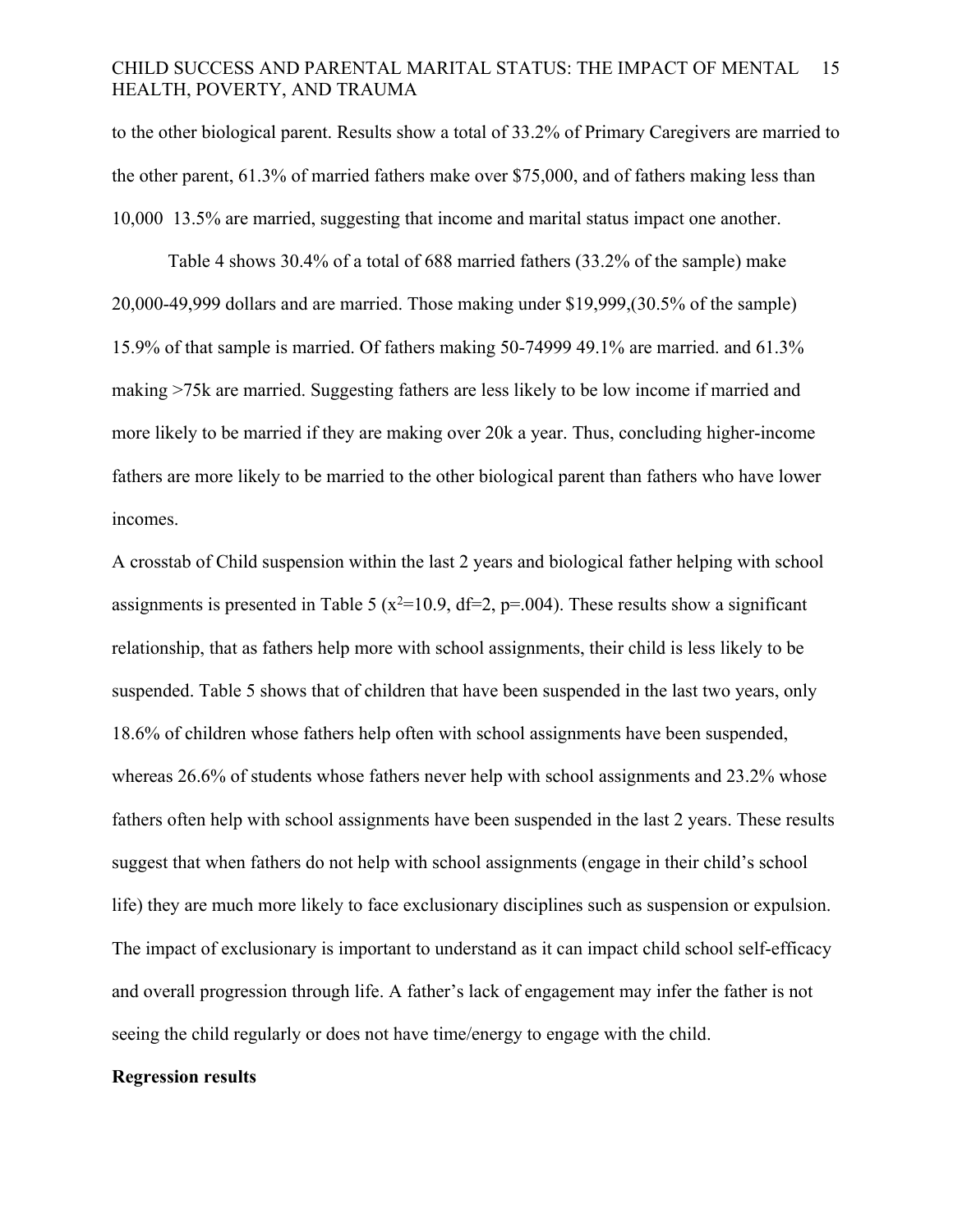Logistic regression is used in statistics to accurately evaluate with dummy outcome variables that may or may not be impacted by the independent variables. Our main independent variable throughout will be mother household income, it is important to identify potential confounding variables to understand how much of the results being tested can be explained by the theory of this paper.

I will be looking at the impact of race and income on child suspension or expulsion in the last two years, then the impact of the father helping with school assignments in the last month on this same outcome. Results are presented in Table 6 and Model 1 shows that the mother's race being White (compared to the reference group, which in this case is everyone who is non-White/non-Black), is not significantly related to the dependent variable of being suspended within the past 2 years ( $p>0.05$ ). However, the other two variables: mother yearly income and mother identifying race as Black are both significant predictors of being suspended in the past 2 years.

The relationship between mothers' yearly earnings and a child being suspended in the past 2 years is negative (B=-.470), thus the more mothers earn, the less likely there is to be a suspension. Concerning race Black race compared to every other race category (white and nonblack), the relationship is positive  $(B=.461)$ . Black individuals are significantly more likely to report suspensions in the past 2 years. We will also look at the Nagelkerke R Square of this output showing that all of the predictors in Model 1 explain about 7.7% of the variation in suspensions in the past 2 years.

It will also be important to look at suspension and expulsion as it relates to fathers engaging with their child's school assignments. So, another logistic regression (Model 2) examined suspension and expulsion using mothers' race and whether the child's biological father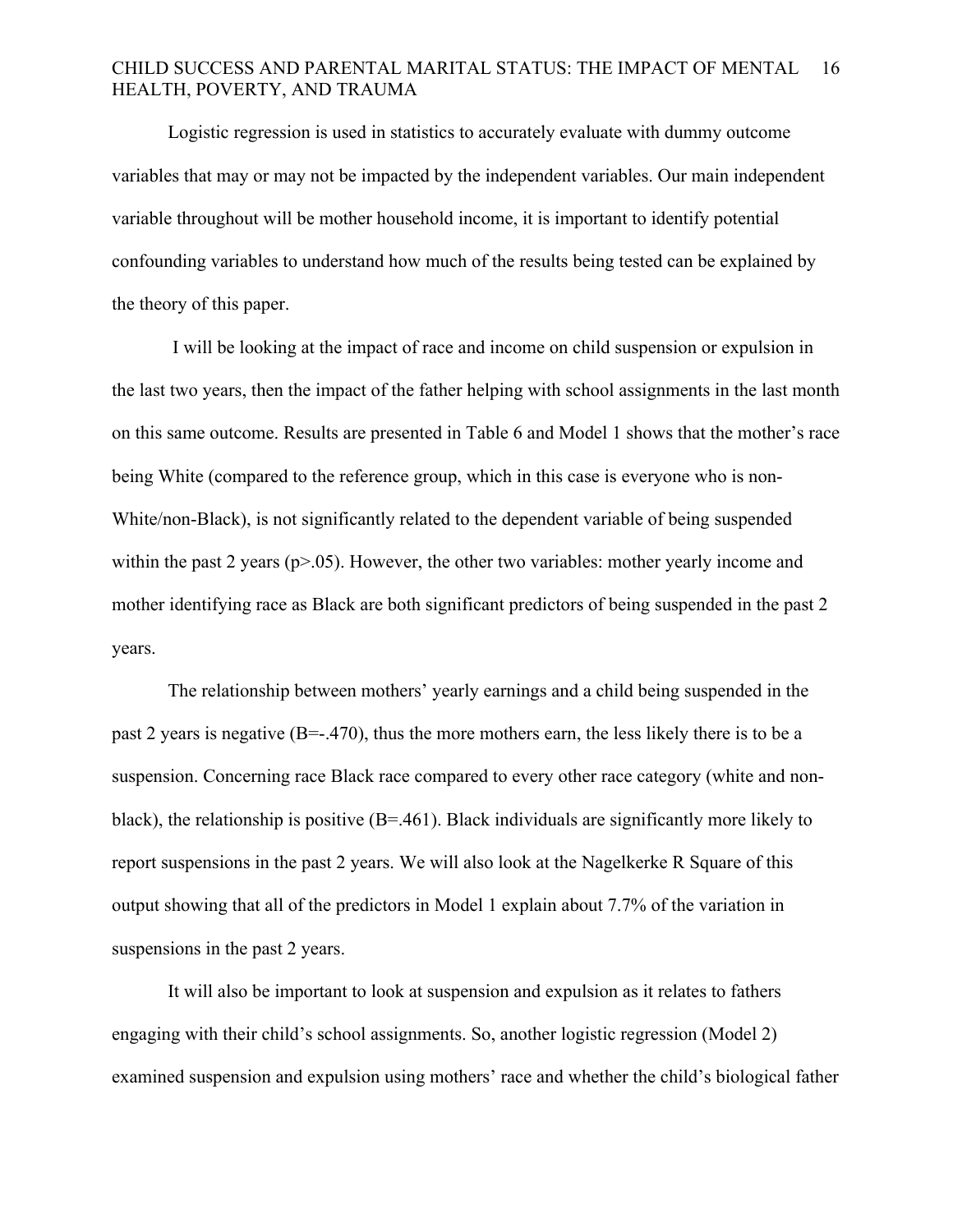has helped with school assignments. The father helping with school assignments in the last month coefficient is negative and significant (-.176), indicating that a father's help impacts behavioral patterns and performance in school (routine). Black race respondents compared to every other race category (white and non-black), has a positive relationship  $(B=.805)$ , Black individuals are significantly more likely to report suspensions in the past 2 years. We will also look at the Nagelkerke R Square of this output showing that the variables in Model 2 explain about 6.5% of the variation in suspensions in the past 2 years.

### **Discussion**

Throughout this study, factors have been tested to identify if there is or is not a statistically significant relationship tying certain family characteristics such as income or relationship with the other parent that led to low levels of engagement with a child. Less parent engagement, lower income, and race are shown in this study to affect child school outcomes such as rate of suspension. What is shown is a significant relationship between income and the ability to engage in a child's life. In a divorced family the sole provider's income is often dependent on working and not being able to take time off for a child's event or to do daily homework/enrichment activities. This progression explains why there are significant trends that when a parent makes under 10 thousand dollars a year, they are much more likely than those making over 20 thousand to miss an event for their child. Further, separation can create new bills and more financial strain on the entire family. Now parents are paying potentially two rent amounts and other bills that are sometimes shared in a couple. Income and father engagement presented a significant relationship, that when fathers are married, they are more likely to engage with their child and make more money. Although not all families are one mother and one father,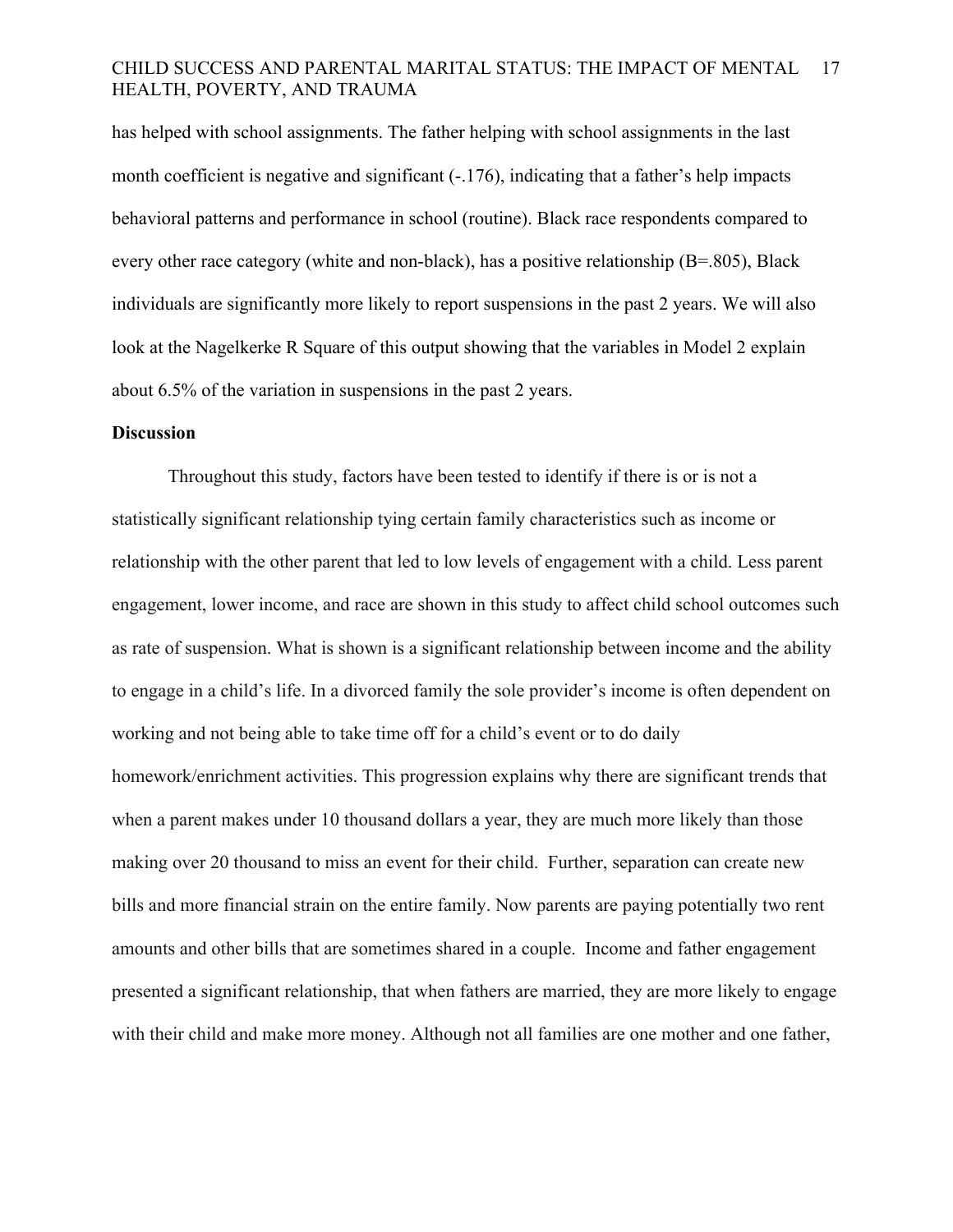this study hopes to relate diverse families to the similar idea that two parents are able to engage more with a child when there are two parents regardless of their gender or sexual orientation.

The importance of engagement was shown through suspension rates. The results consistently show that income affects engagement which in turn affects suspension/expulsion rates of children. An assumption from the data presented infers suspension/expulsion is partially due to underlying behavioral causes potentially influenced by the parents' separation or effects of it such as lack of engagement or energy to actively work on behavioral challenges. It is important to note this study found that Black individuals are significantly more likely to be suspended or expelled than White and Non-Black students. This has been studied and is an important topic to continue addressing to hopefully counteract the racism and implicit biases that currently exist in schools.

All of this information presses how important it is to be involved in each child's life, although we talk about income as a big factor to parent engagement (which it is), for busy and single parents in general even if they are middle class or more it is hard to ensure you can show up and engage in meaningful ways. When separation of parents happens, it flips an entire world upside down and the children and parents have to figure out their new roles in the world. Some children may have to take on a parenting role, some children may begin to develop behavior issues or pull away from engaging with their parent, some children will be confused and hurt, maybe even lose a parent because of hostile communication between parents. Every situation is different but, in all cases, separation can cause a lot of emotion and changing roles for the entire family unit.

Psychological stability after divorce sometimes can be aided by resources available to a family, often through mental health assistance can be inaccessible dependent on income. Social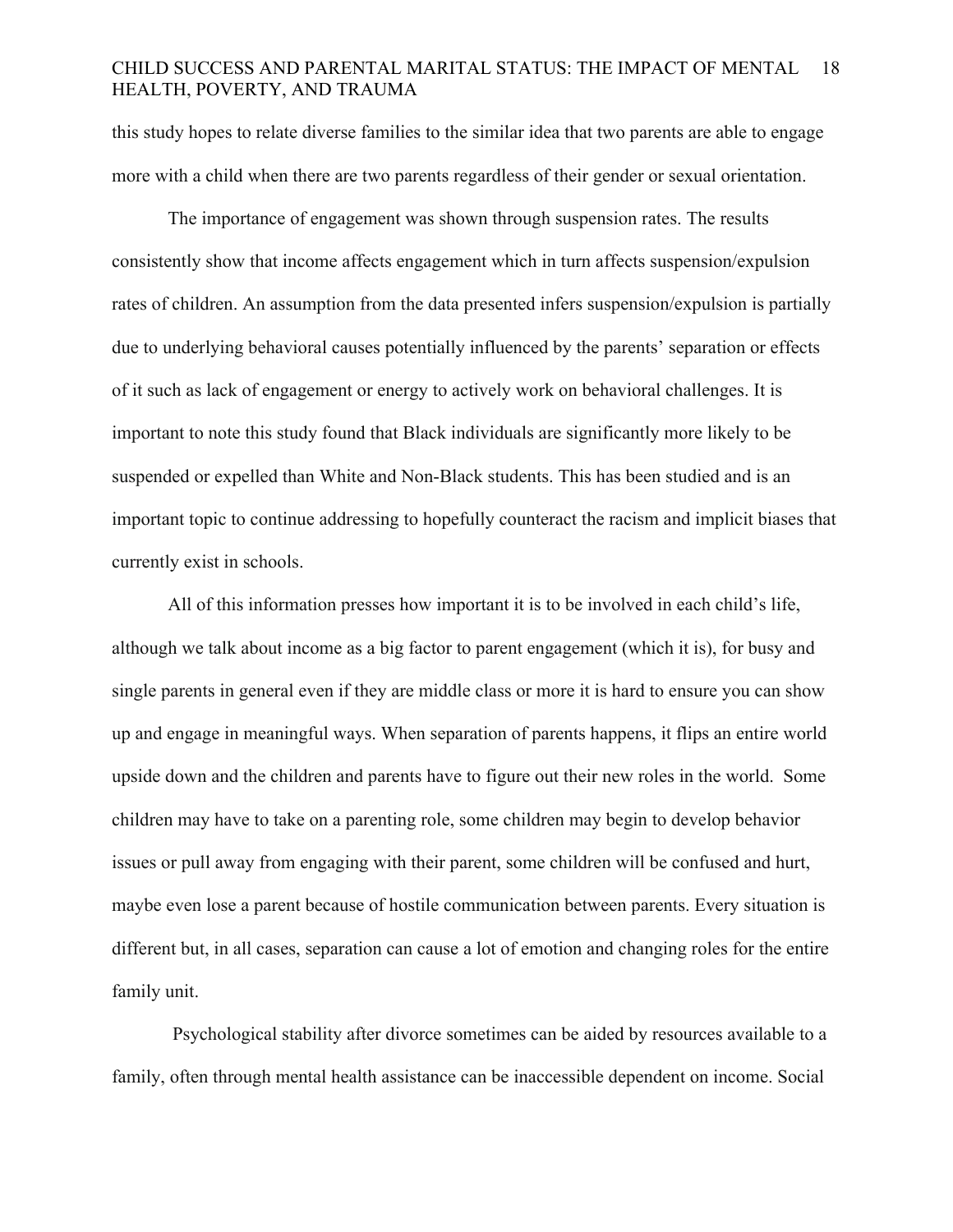structures must show the importance of mental health by providing more social recourses that are there to support all parents and children going through the changes of divorce. Families can benefit from a neutral person to help the parents and children try to keep consistency. Regulations could be put in place that allows parents to attend a child's event by possibly working with workplaces to become more empathetic and understanding of their (workplace) impact on a family. Creating safe spaces for both parents to engage with their child's life and have the resources to support them in the life they want to live.

By supporting a family's basic needs, it opens up an opportunity for less reliance on one person to be a sole provider and need to rely on their ex-partner. It allows for less hostile communication because a neutral person helps to talk about sensitive topics such as money and assets. Throughout the turbulence of divorce, all involved must remember to be aware of children's emotions, how they are adapting to divorce, and what resources a family may need. Divorce should not be about survival and trying to make one parent give everything they have, it should be about two parents who decide to split ways, and there needs to be resources to help parents with the next step in their life that consider what is known about divorced and blended families.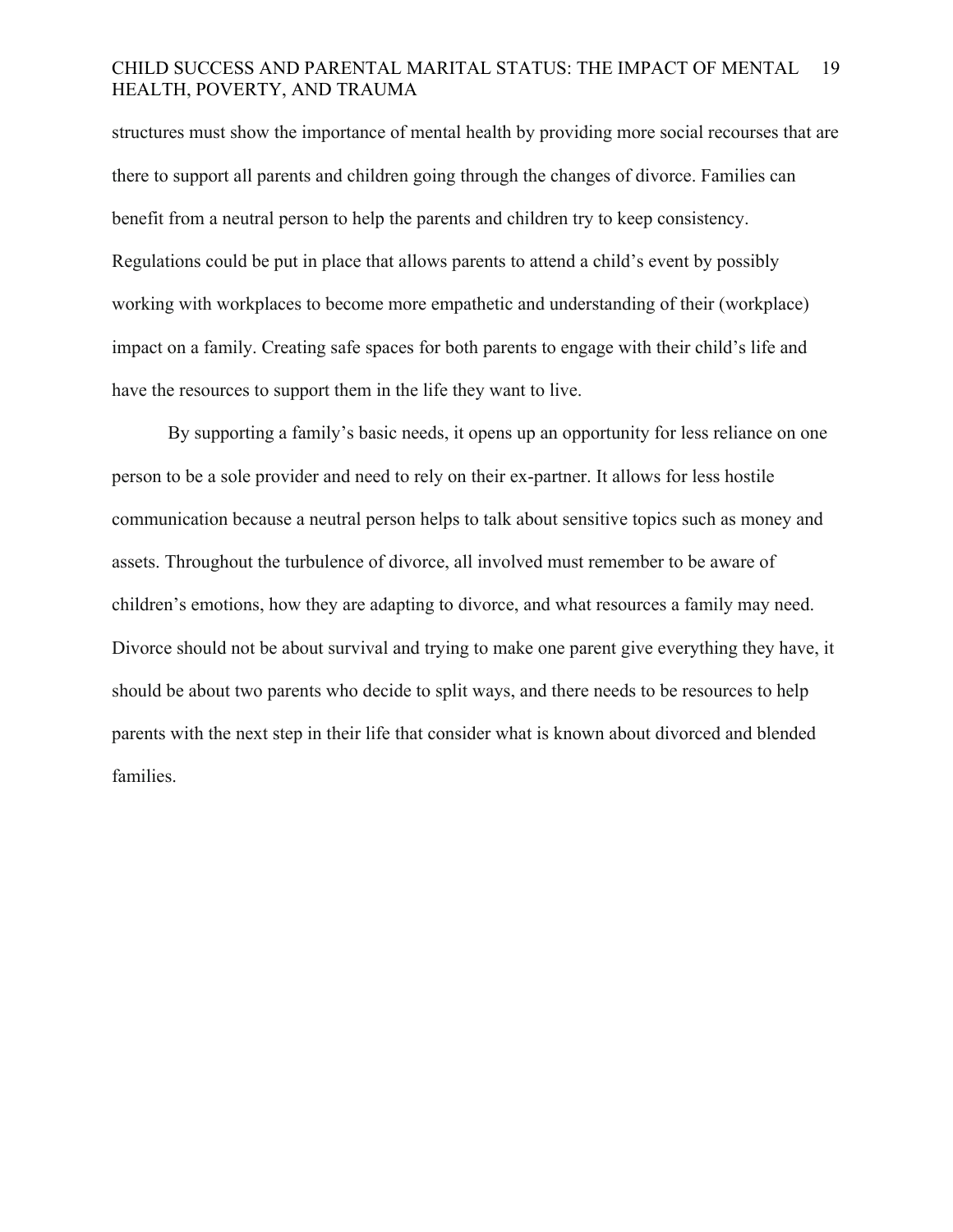**Table 1. Descriptive Statistics** 

|                                                                                        | Frequency | Percentage |
|----------------------------------------------------------------------------------------|-----------|------------|
| <b>Dependent Variables</b>                                                             |           |            |
| PCG missed event or activity important to you                                          |           |            |
| Never                                                                                  | 1193      | 58%        |
| Sometimes                                                                              | 624       | 30.3%      |
| Often                                                                                  | 240       | 11.7%      |
| <b>Biological father helped with school</b>                                            |           |            |
| assignments in the past month.                                                         |           |            |
| Never                                                                                  | 685       | 42.8%      |
| Sometimes                                                                              | 600       | 37.5%      |
| Often                                                                                  | 316       | 19.7%      |
| Description of relationship with other biological                                      |           |            |
| parent                                                                                 |           |            |
| Married                                                                                | 688       | 33.2%      |
| Separated/Divorced                                                                     | 377       | 18.2%      |
| Cohabitating/Romantic                                                                  | 134       | 6.5%       |
| Friends                                                                                | 319       | 15.4%      |
| No Relationship/ Deceased / Unknown<br>Ever been Suspended or expelled in the last two | 556       | 26.8%      |
| years                                                                                  |           |            |
| N <sub>0</sub>                                                                         | 1726      | 76.1%      |
| Yes                                                                                    | 542       | 23.9%      |
| <b>IV</b> of Interest<br>Mother Yearly Income (n=2057)                                 |           |            |
| $<$ 1000-9999                                                                          | 1084      | 52.7%      |
| 10k-19999                                                                              | 452       | 22%        |
| >20k                                                                                   | 521       | 25.3%      |
| Father Yearly Income (n=1,601)                                                         |           |            |
| $<$ 5000-9999                                                                          | 176       | 10.9%      |
| 10k-19999                                                                              | 265       | 16.6%      |
| 20k-49999                                                                              | 659       | 41.2%      |
| 50k-74999                                                                              | 253       | 15.8%      |
| >75k                                                                                   | 248       | 15.5%      |
| <b>Control Variables</b>                                                               |           |            |
| Mother Race (n=4804)                                                                   |           |            |
| White                                                                                  | 1480      | 30.8%      |
| <b>Black</b>                                                                           | 2389      | 49.7%      |
| Asian                                                                                  | 133       | 2.77%      |
| American Indian                                                                        | 222       | 4.6%       |
|                                                                                        |           |            |
| Other                                                                                  | 580       | 12.1%      |
| Father Race (n=3755)                                                                   |           |            |
| White                                                                                  | 1117      | 29.7%      |
| <b>Black</b>                                                                           | 1870      | 49.8%      |
| Asian                                                                                  | 103       | 2.75%      |
| American Indian                                                                        | 114       | 3.03%      |
| Other                                                                                  | 521       | 13.8%      |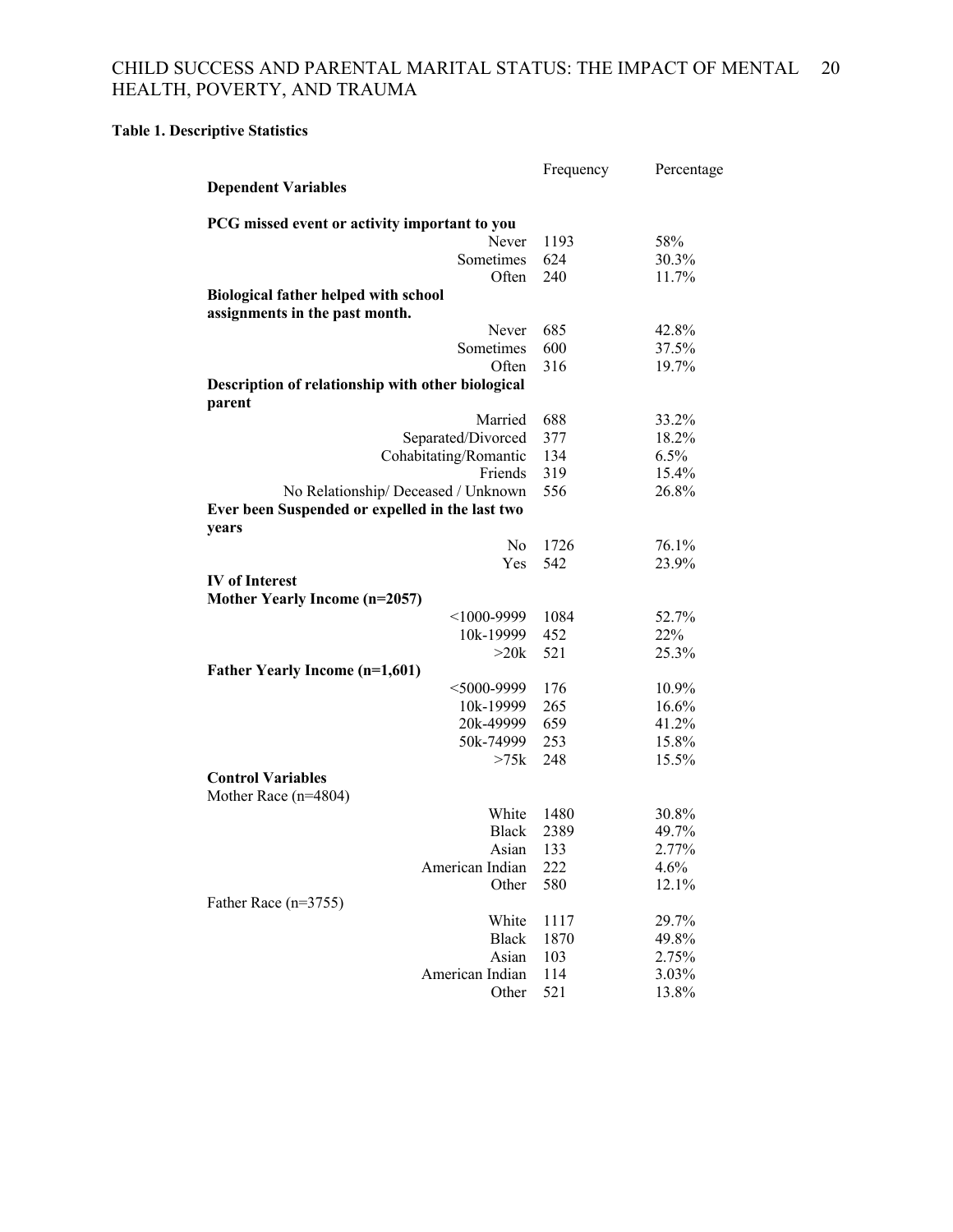### **Bivariate Outcomes:**

**Table 2. PCG missed event or activity that were important to you\* Mother in the last 12 months how much money did you receive from earnings (compressed)**

|                                                                     | Mother in the last 12 months how much money did you<br>receive from earnings |               |               |               |  |  |
|---------------------------------------------------------------------|------------------------------------------------------------------------------|---------------|---------------|---------------|--|--|
|                                                                     | $<$ 1000-9999                                                                | 10k-19999     | >20k          | Total         |  |  |
| <b>PCG</b> missed event or<br>activity that was important<br>to you | $\frac{0}{0}$                                                                | $\frac{0}{0}$ | $\frac{0}{0}$ | $\frac{0}{0}$ |  |  |
| Never                                                               |                                                                              |               |               |               |  |  |
| Frequency                                                           | 603                                                                          | 225           | 335           | 1193          |  |  |
| Percentage()<br>Sometimes                                           | $(55.6\%)$                                                                   | $(56.4\%)$    | $(64.3\%)$    | (58%)         |  |  |
| Frequency                                                           | 334                                                                          | 139           | 151           | 624           |  |  |
| Percentage()                                                        | $(30.8\%)$                                                                   | $(30.8\%)$    | (29%)         | $(30.3\%)$    |  |  |
| Often                                                               |                                                                              |               |               |               |  |  |
| Frequency                                                           | 147                                                                          | 58            | 35            | 240           |  |  |
| Percentage()                                                        | $(13.6\%)$                                                                   | $(12.8\%)$    | $(6.7\%)$     | $(11.7\%)$    |  |  |
| Total                                                               |                                                                              |               |               |               |  |  |
| Frequency                                                           | 1084                                                                         | 452           | 521           | 2057          |  |  |
| Percentage()                                                        | $(100\%)$                                                                    | $(100\%)$     | $(100\%)$     | $(100\%)$     |  |  |

### **Table 3 . Biological father helped with school assignments in the past month \* Father household income before tax (compressed) Father Household income before tax**

|                                                               | Father Household income before tax<br>(compressed) |               |               |               |               |               |  |
|---------------------------------------------------------------|----------------------------------------------------|---------------|---------------|---------------|---------------|---------------|--|
|                                                               |                                                    |               |               |               |               |               |  |
|                                                               | $<$ 5000-                                          | $10k-$        | $20k -$       | $50k-$        | >75k          | Total         |  |
|                                                               | 9999                                               | 19999         | 49999         | 74999         |               |               |  |
| <b>Biological father helped</b><br>with school assignments in | $\frac{0}{0}$                                      | $\frac{0}{0}$ | $\frac{0}{0}$ | $\frac{0}{0}$ | $\frac{0}{0}$ | $\frac{0}{0}$ |  |
| the past month.                                               |                                                    |               |               |               |               |               |  |
| Never                                                         |                                                    |               |               |               |               |               |  |
| Frequency                                                     | 94                                                 | 114           | 297           | 101           | 79            | 685           |  |
| Percentage()<br>Sometimes                                     | $(53.4\%)$                                         | (43%)         | $(45.1\%)$    | $(39.9\%)$    | $(31.9\%)$    | $(42.8\%)$    |  |
| Frequency                                                     | 56                                                 | 93            | 240           | 100           | 111           | 600           |  |
| Percentage()                                                  | $(31.8\%)$                                         | $(35.1\%)$    | $(36.4\%)$    | $(39.5\%)$    | $(44.8\%)$    | $(37.5\%)$    |  |
| Often                                                         |                                                    |               |               |               |               |               |  |
| Frequency                                                     | 26                                                 | 58            | 122           | 52            | 58            | 316           |  |
| Percentage()                                                  | $(14.8\%)$                                         | $(21.9\%)$    | $(18.5\%)$    | $(20.6\%)$    | $(23.4\%)$    | $(19.7\%)$    |  |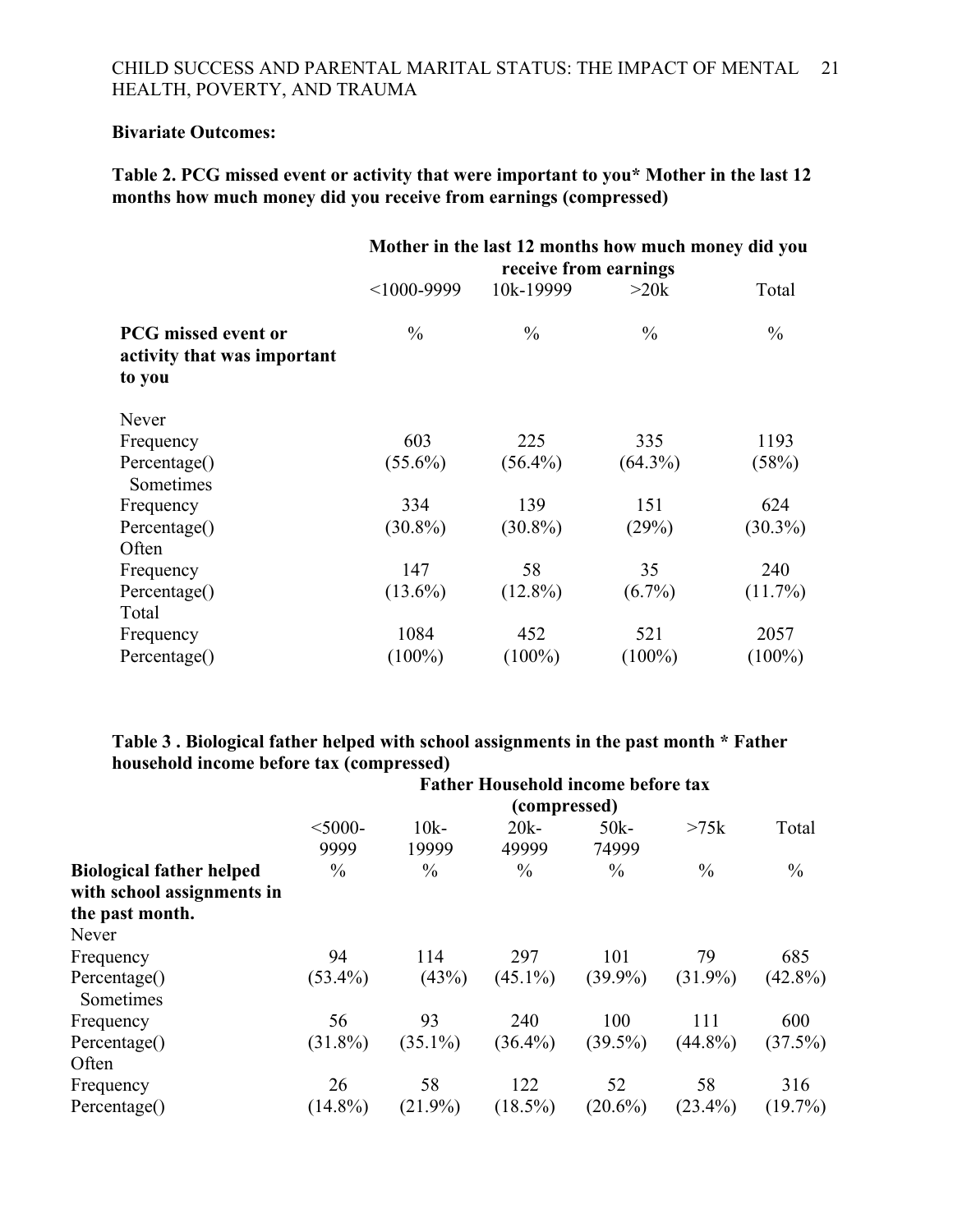| Total        |     |                     |           |                               |     |      |
|--------------|-----|---------------------|-----------|-------------------------------|-----|------|
| Frequency    | 176 | 265                 | 659       | 253                           | 248 | 1601 |
| Percentage() |     | $(100\%)$ $(100\%)$ | $(100\%)$ | $(100\%)$ $(100\%)$ $(100\%)$ |     |      |

### **Table 4. Description of relationship with other biological parent compressed \* Father household income before tax (compressed)**

|                                                             | <b>Father Household income before tax</b> |               |               |               |               |               |
|-------------------------------------------------------------|-------------------------------------------|---------------|---------------|---------------|---------------|---------------|
|                                                             | (compressed)                              |               |               |               |               |               |
|                                                             | $<$ 5000-                                 | $10k -$       | $20k -$       | $50k -$       | >75k          | Total         |
|                                                             | 9999                                      | 19999         | 49999         | 74999         |               |               |
| <b>Description of relationship</b><br>with other biological | $\frac{0}{0}$                             | $\frac{0}{0}$ | $\frac{0}{0}$ | $\frac{0}{0}$ | $\frac{0}{0}$ | $\frac{0}{0}$ |
| parent                                                      |                                           |               |               |               |               |               |
| Married                                                     |                                           |               |               |               |               |               |
| Frequency                                                   | 35                                        | 66            | 253           | 155           | 179           | 688           |
| Percentage()<br>Separated/Divorced                          | $(13.5\%)$                                | $(17.6\%)$    | $(30.4\%)$    | $(49.1\%)$    | $(61.3\%)$    | $(33.2\%)$    |
| Frequency                                                   | 28                                        | 66            | 165           | 69            | 49            | 377           |
| Percentage()                                                | $(10.8\%)$                                | $(17.6\%)$    | $(19.8\%)$    | $(16.8\%)$    | $(16.8\%)$    | $(18.2\%)$    |
| Cohabitating/Romantic                                       |                                           |               |               |               |               |               |
| Frequency                                                   | 25                                        | 36            | 54            | $\tau$        | 12            | 134           |
| Percentage()                                                | $(9.7\%)$                                 | $(9.6\%)$     | $(6.5\%)$     | $(4.1\%)$     | $(4.1\%)$     | $(6.5\%)$     |
| Friends                                                     |                                           |               |               |               |               |               |
| Frequency                                                   | 61                                        | 68            | 148           | 28            | 14            | 319           |
| Percentage()                                                | $(23.6\%)$                                | $(18.2\%)$    | $(17.8\%)$    | $(4.8\%)$     | $(4.8\%)$     | $(15.4\%)$    |
| No relationship/ unknown/                                   |                                           |               |               |               |               |               |
| deceased                                                    | 110                                       | 138           | 213           | 57            | 38            | 556           |
| Frequency                                                   | $(42.5\%)$                                | $(36.9\%)$    | $(25.6\%)$    | (13%)         | (13%)         | $(26.8\%)$    |
| Percentage()                                                |                                           |               |               |               |               |               |
| Total                                                       |                                           |               |               |               |               |               |
| Frequency                                                   | 259                                       | 374           | 833           | 316           | 292           | 2074          |
| Percentage()                                                | $(100\%)$                                 | $(100\%)$     | $(100\%)$     | $(100\%)$     | $(100\%)$     | $(100\%)$     |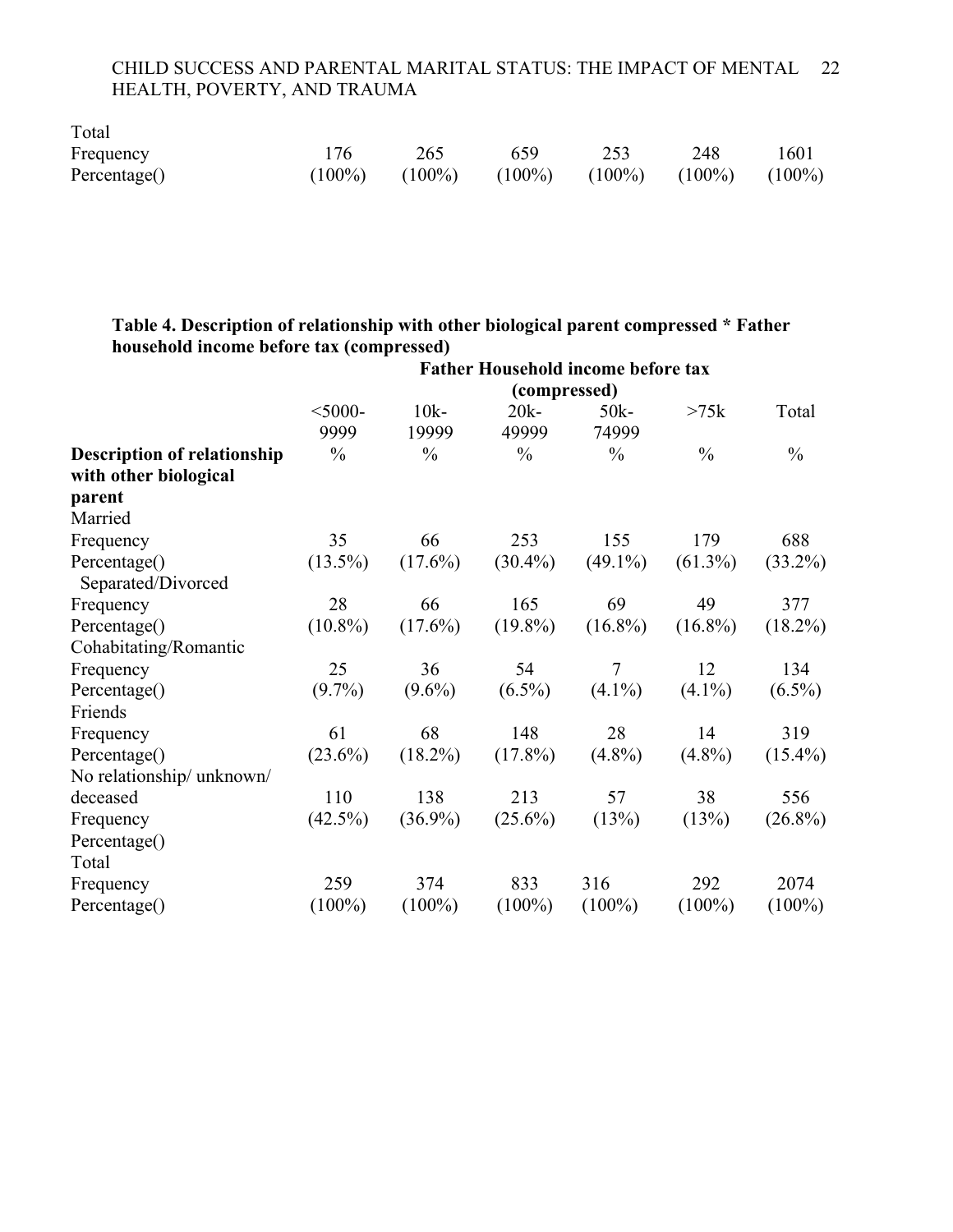### **Table 5. Ever been suspended or expelled in the last two years \* Biological father helped with school assignments in the past month.**

|                                                           |               | <b>Biological father helped with school</b><br>assignments in the past month. |                       |               |  |
|-----------------------------------------------------------|---------------|-------------------------------------------------------------------------------|-----------------------|---------------|--|
|                                                           | Never         | Sometimes                                                                     | Often                 | Total         |  |
| <b>Ever been Suspended or</b><br>expelled in the last two | $\frac{0}{0}$ | $\frac{0}{0}$                                                                 | $\%$                  | $\frac{0}{0}$ |  |
| years                                                     |               |                                                                               |                       |               |  |
| N <sub>0</sub>                                            |               |                                                                               |                       |               |  |
| Frequency                                                 | 768           | 616                                                                           | 342                   | 1726          |  |
| Percentage()                                              | $(73.4\%)$    | $(76.8\%)$                                                                    | $(81.4\%)$ $(76.1\%)$ |               |  |
| Yes                                                       |               |                                                                               |                       |               |  |
| Frequency                                                 | 278           | 186                                                                           | 78                    | 542           |  |
| Percentage()                                              | $(26.6\%)$    | $(23.2\%)$                                                                    | $(18.6\%) (23.9\%)$   |               |  |
| Total                                                     |               |                                                                               |                       |               |  |
| Frequency                                                 | 1046          | 802                                                                           | 420                   | 2268          |  |
| Percentage()                                              | $(100\%)$     | $(100\%)$                                                                     | $(100\%)$             | $(100\%)$     |  |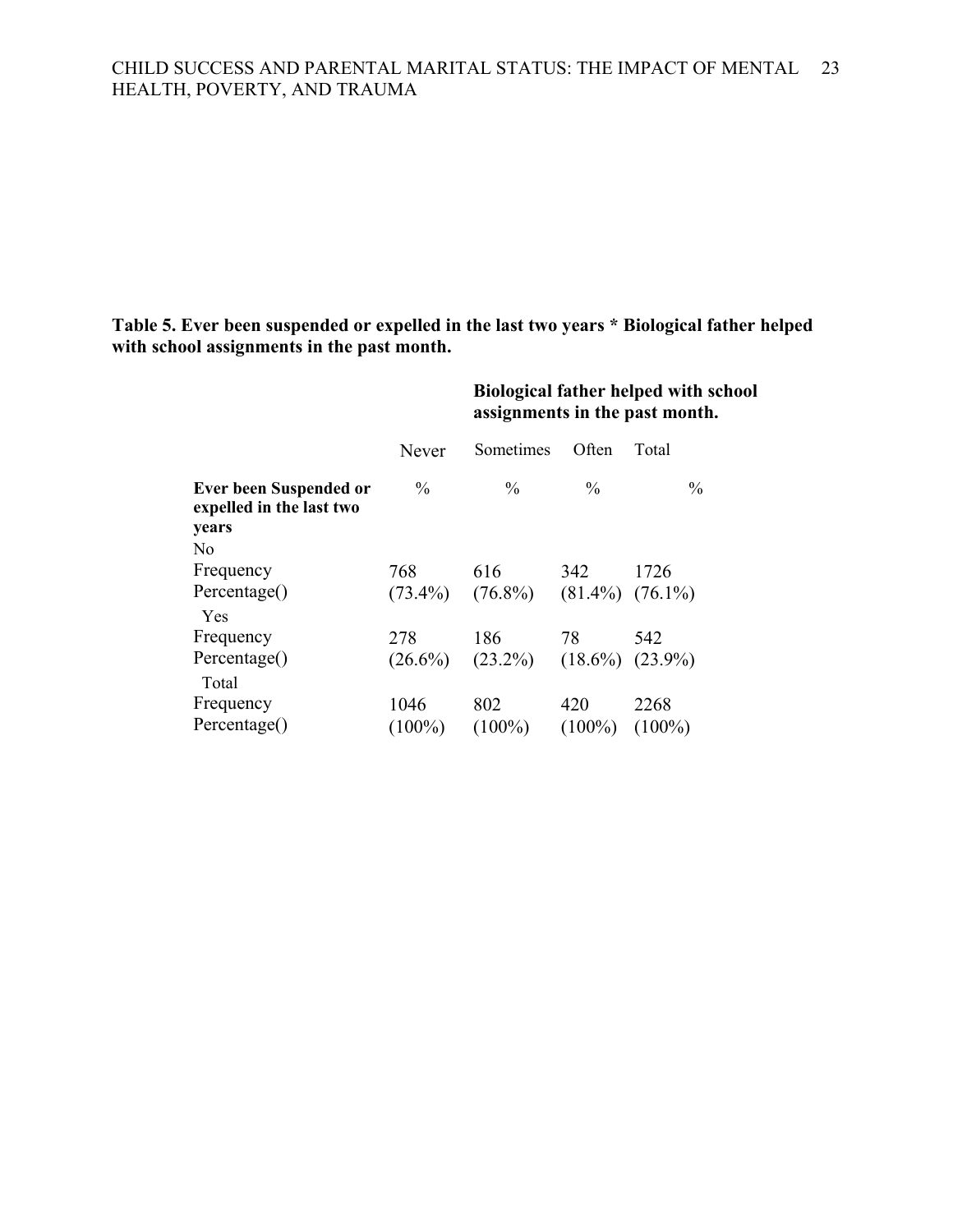### **Table 6. Logistic Regression Table:**

|                                                                                                  | Model 1             |              |                                                                             | Model 2              |                 |
|--------------------------------------------------------------------------------------------------|---------------------|--------------|-----------------------------------------------------------------------------|----------------------|-----------------|
| Constant                                                                                         | Exp. (b)<br>$-.425$ | Sig.<br>.015 |                                                                             | Exp. (b)<br>$-1.405$ | Sig.<br>< 0.001 |
| <b>DV</b> : Ever been<br>suspended or expelled in<br>the last two years                          |                     |              | <b>DV</b> : Ever been<br>suspended or expelled<br>in the last two years     |                      |                 |
| What is your race mother -.303<br>- White                                                        |                     | .081         | What is your race<br>mother - White                                         | $-.219$              | .189            |
| Mother in the last 12<br>months how much<br>money did you receive<br>from earnings<br>compressed | $-.470$             | .001         | Biological father<br>helped with school<br>assignments in the last<br>month | $-176$               | < 0.001         |
| What is your race mother .461<br><b>Black</b>                                                    |                     | .003         | What is your race<br>mother Black                                           | .805                 | .011            |
| Mediator(s): Nagelkerke<br>R square                                                              | .077                |              | $Mediator(s)$ :<br>Nagelkerke R square                                      | .065                 |                 |
| -2 Log Like.                                                                                     | 2207.176            |              | -2 Log Like.                                                                | 2357.944             |                 |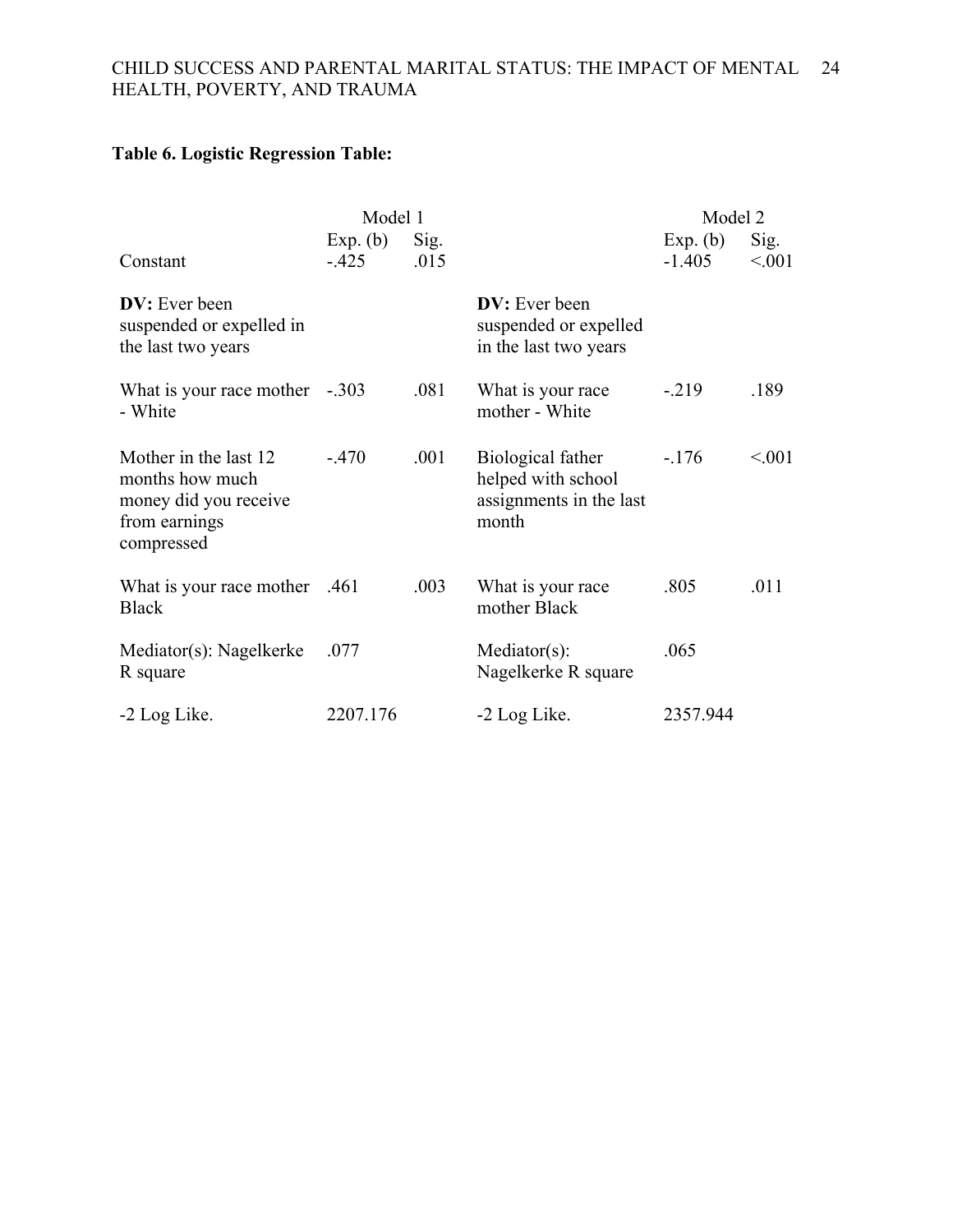### References

- Arcia, E. (2006). Achievement and enrollment status of suspended students. *Education and Urban Society, 38*(3), 359-369. doi:10.1177/0013124506286947
- Arditti, J. A., & Savla, J. (2013). Parental incarceration and child trauma symptoms in single caregiver homes. *Journal of Child and Family Studies*, *24*(3), 551–561. https://doi.org/10.1007/s10826-013-9867-2
- Bureau, U. S. C. (2021, October 8). *Number, timing, and duration of marriages and divorces: 2016*. Census.gov. Retrieved January 12, 2022, from https://www.census.gov/library/publications/2021/demo/p70-167.html
- Bureau, U. S. C. (2021, October 8). *Percentage and number of children living with two parents has dropped since 1968*. Census.gov. Retrieved January 12, 2022, from https://www.census.gov/library/stories/2021/04/number-of-children-living-only-with-theirmothers-has-doubled-in-past-50-years.html
- Crenshaw, Kimberlé W., "On Intersectionality: Essential Writings" (2017) Faculty Books, 225. https://scholarship.law.colombia.edu/books/255
- *Child support guideline rules 137-050*. Oregon Department of Justice. (2021, June 29). Retrieved January 26, 2022, from https://www.doj.state.or.us/child-support/calculators-laws/childsupport-laws-and-rules/child-support-guideline-rules-137-050/
- Cobo, R. R., Pérez, V. M. V., Páez, R. D., & Gracia, L. M. (2020). A longitudinal study: Affective wellbeing, psychological wellbeing, self-efficacy and academic performance among first‐year undergraduate students. Scandinavian Journal of Psychology, 61(4), 518–526. https://doi-org.proxy.lib.pdx.edu/10.1111/sjop.12618
- Craigie, T. A. L. (2011). The effect of paternal incarceration on early child behavioral problems: A racial comparison. *Journal of Ethnicity in Criminal Justice*, *9*(3). https://doi.org/10.1080/15377938.2011.594349
	- Finch, J., Farrell, L.J. & Waters, A.M. Searching for the HERO in Youth: Does Psychological Capital (PsyCap) Predict Mental Health Symptoms and Subjective Wellbeing in Australian School-Aged Children and Adolescents?. *Child Psychiatry Hum Dev* **51,** 1025–1036 (2020). https://doi-org.proxy.lib.pdx.edu/10.1007/s10578-020-01023-3
	- Glaze, L. E., & Maruschak , L. M. (n.d.). *Parents in prison and their minor children*. Bureau of Justice Statistics. Retrieved January 12, 2022, from https://bjs.ojp.gov/library/publications/parents-prison-and-their-minor-children

Kalu, S. R., Menon, S. E., & Quinn, C. R. (2020). The relationship between externalizing